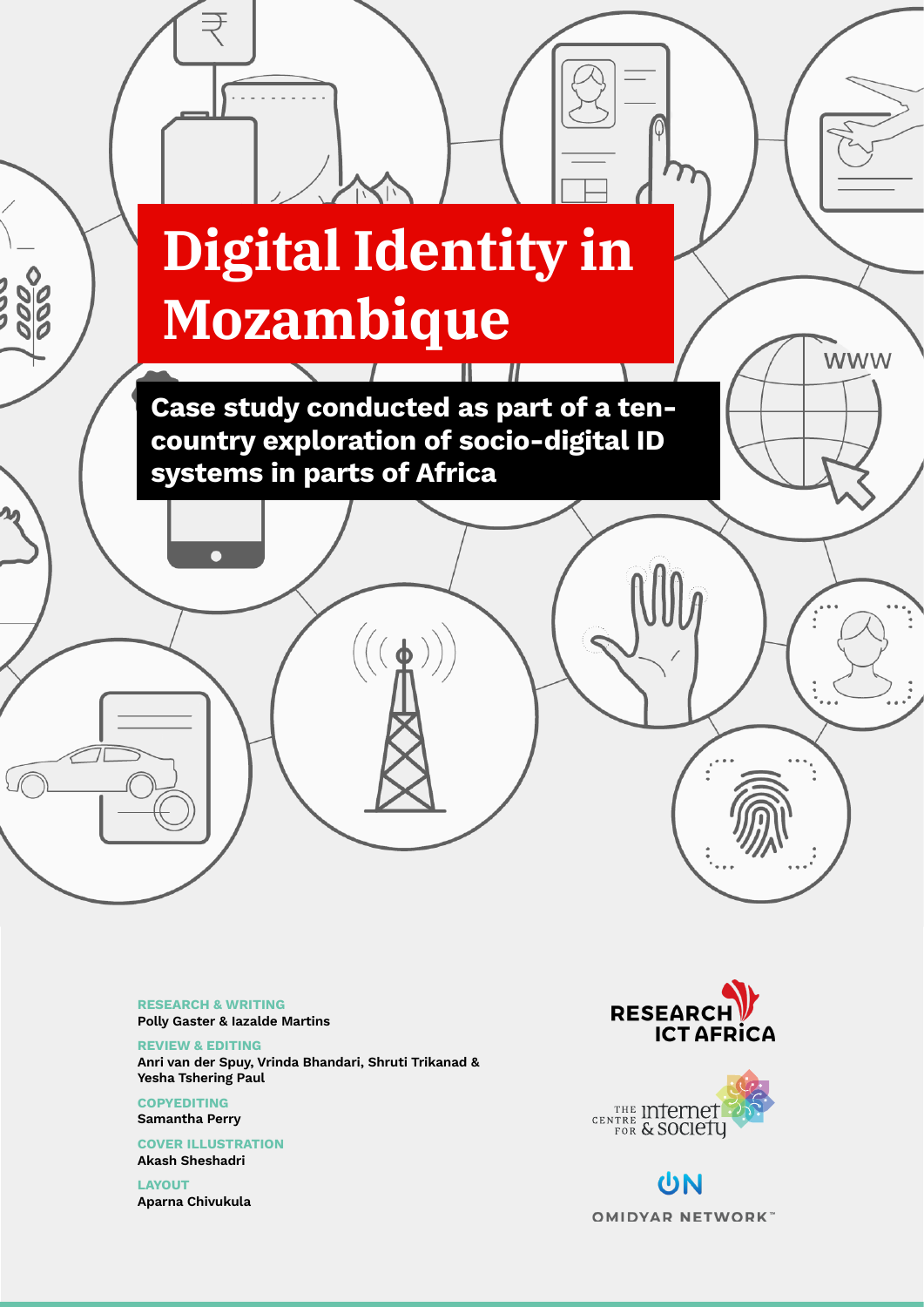# **Digital Identity in Mozambique**

# Case study conducted as part of a tencountry exploration of socio-digital ID systems in parts of Africa

A project of the Centre for Internet and Society (CIS), and Research ICT Africa (RIA)

→ [digitalid.design](http://digitalid.design) ← → [cis-india.org](http://cis-india.org) ← → [researchictafrica.net](http://researchictafrica.net) ←

CO <sup>Shared</sup> under<br>Commons Attribution 4.0 International license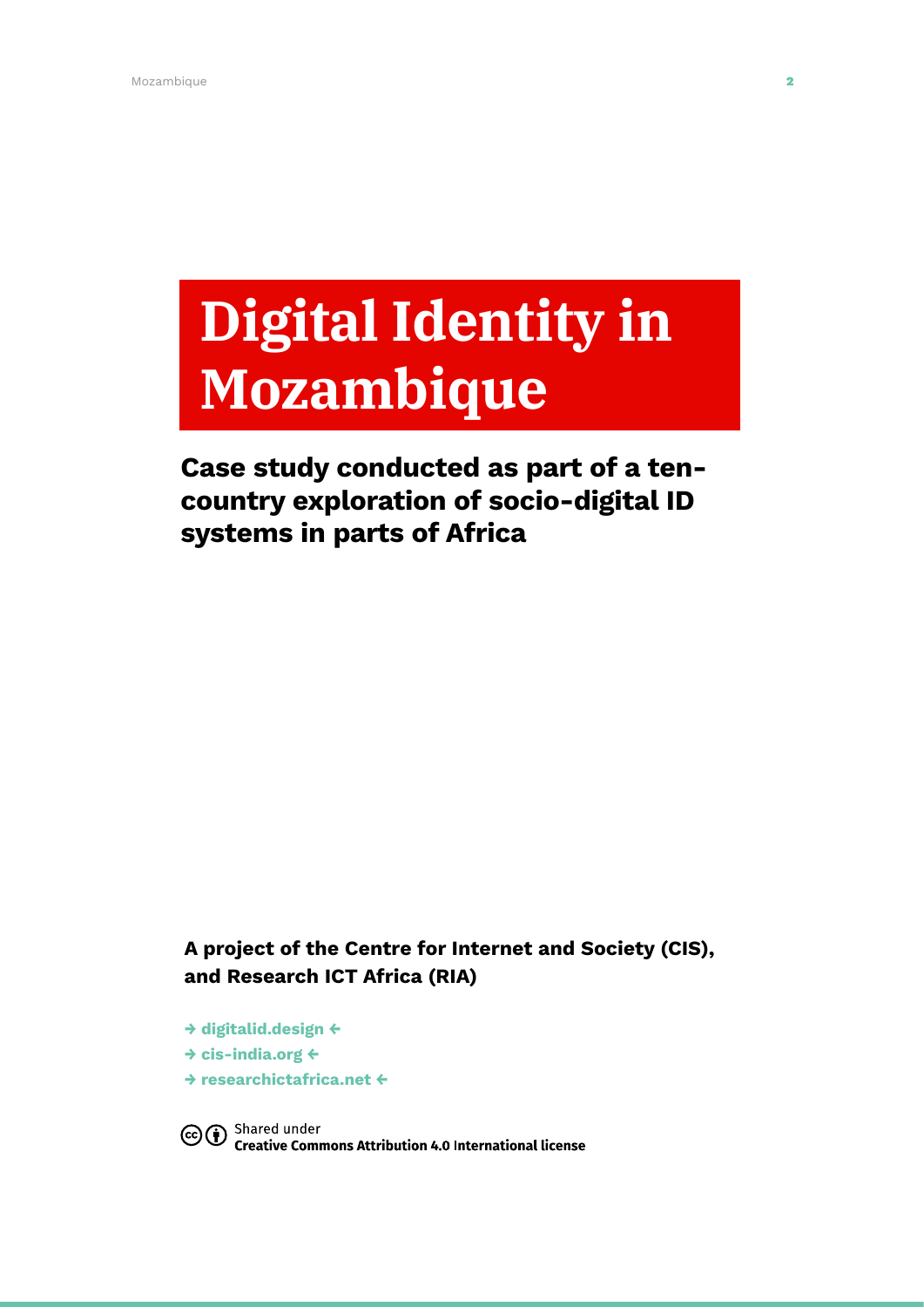# **Digital Identity in Mozambique**

# By Polly Gaster & Iazalde Martins, CIUEM

# Preamble

With an estimated 500 million people in Africa living without any form of legal identification (birth certificate or national ID),<sup>1</sup> the use of digital forms of identification has become increasingly popular because of their relative ease, low cost, and convenience compared to more analogue systems.

The Covid-19 pandemic has, if anything, increased the appetite for digital identification platforms and technologies.<sup>2</sup> The African Union Commission is currently working on a continental initiative to develop an interoperability framework for digital ID. Among other policy instruments, this effort draws its mandate from the *Digital Transformation Strategy* (DTS) *for Africa (2020-2030)*, which emphasises the importance of digitised legal identification mechanisms on the continent. The DTS highlights both the potential social and economic implications of digital IDs for Africans, noting that digital IDs not only support social development, but also enable meaningful participation in productive processes to generate economic growth, spur innovation, and support entrepreneurship. Besides being viewed as an enabler for realising all these policy objectives, digital IDs are seen as critical for the successful implementation of the African Continental Free Trade Area (AfCFTA).

With the growing enthusiasm for digital ID in Africa and across the world, there is a need to examine their impact on human rights, the rule of law, and the people who will be included (and excluded) from related systems. More critical analyses of digital ID's impacts in the global South, as well as the actors involved in designing and implementing them, are needed because digital identity programmes create an inherent power imbalance between the State and its people. The collection of personal data leave residents with little ability to exert

1 ID4D global dataset, 2018. See: *[https://datacatalog.worldbank.org/dataset/identification-development](https://datacatalog.worldbank.org/dataset/identification-development-global-dataset)[global-dataset](https://datacatalog.worldbank.org/dataset/identification-development-global-dataset)*

2 Martin, Schoemaker, Weitzberg & Cheesman, 2021.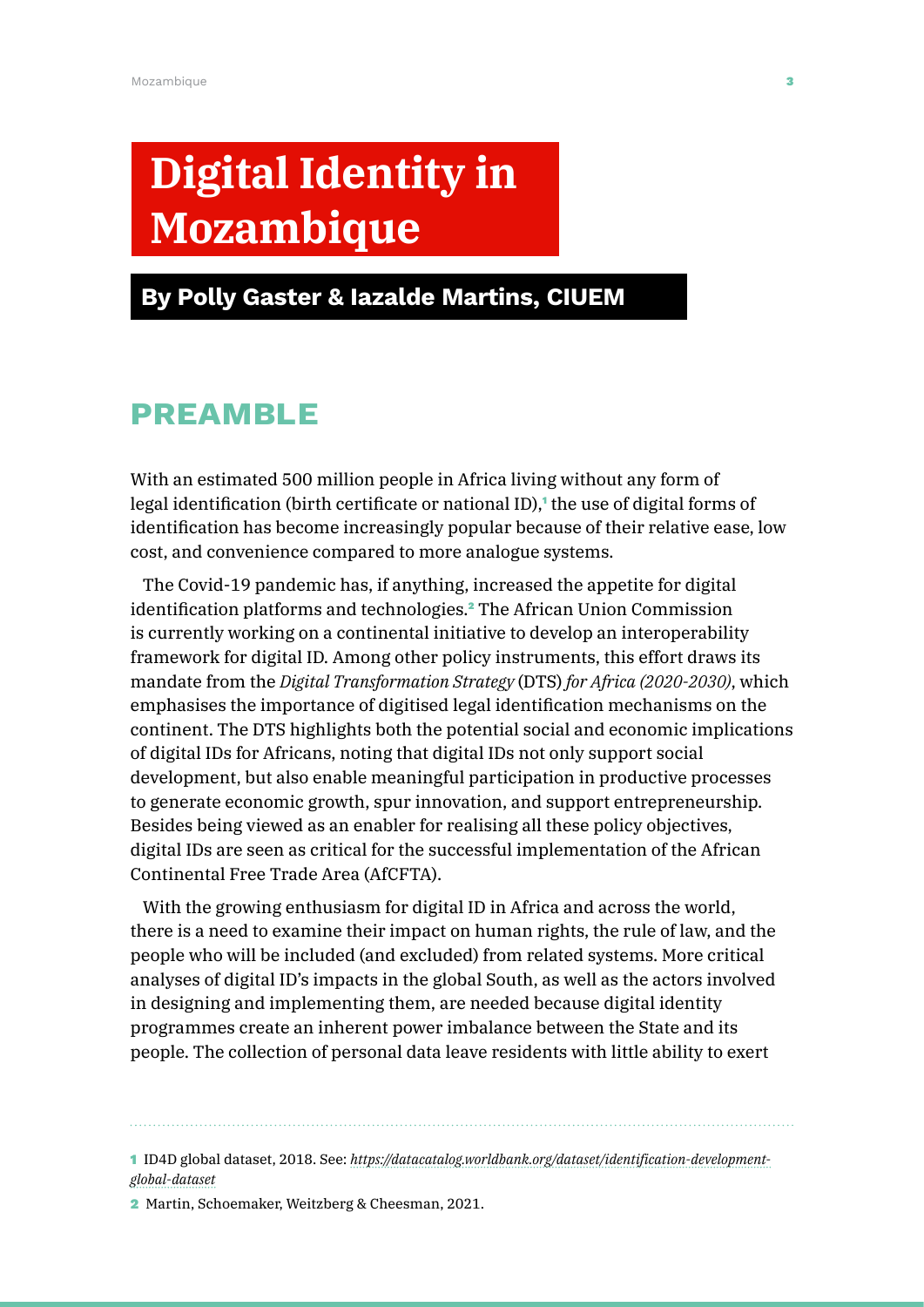agency in its collection, storage and use, particularly when their right to privacy is not safeguarded or their personal data protected. And while increasing access to legal identification might appear to be a positive development for countries, this is not unequivocally the case.

In addition to the very real challenges of living without legal identification – whether digitised or analogue – those who *do* have digital do have digital identity may face other challenges. Experiences depend on (historical) context,<sup>3</sup> with some digital identities being developed in an attempt to segregate or even coerce people, while others are designed under the guise of national security concerns. Some countries have IDs that are no longer fit for purpose in a digital age,<sup>4</sup> while digitisation can also introduce novel harms. These include not only the direct risks associated with the collection and storage of personal data but arguably greater harms of exclusion or discrimination. Unless active measures are taken to counter such harms far from improving lives and potentially livelihoods, the introduction of digital ID systems could exacerbate inequality when analogue options are discarded – especially in African contexts with low connectivity levels.

On the other hand, digital identity systems, like all ICTs, are actively designed and shaped and therefore not inevitably detrimental from a developmental, human rights, and/or inclusion perspective.<sup>5</sup> If digital identities are conceived and designed with human rights, developmental goals, sustainability, and safety at the forefront, they might have a more transformative impact for the continent.<sup>6</sup> Critically examining the design, development, and implementation of these evolving systems remains crucial therefore, along with whether policymakers are doing enough (from a governance perspective) to ensure the positive outcomes of engagement with these socio-digital systems, while mitigating the risks that accompany many digital identities on the continent.

## **The Project**

With this background in mind, Research ICT Africa (RIA) and the Centre for Internet and Society (CIS) partnered in 2020 and 2021 to investigate, map and report on aspects related to the state of digital identity in ten countries in Africa. The project looked at local (and digitised, in full or partially) foundational ID

- 4 African Union Commission, 2021.
- 5 e.g., Lievrouw, 2014; Parikka, 2012; Freedman, 2002; Wacjman, 2000; Williams, 1985.
- 6 c.f., Weitzberg, Cheesman, Martin, & Schoemaker, 2021.

<sup>3</sup> Breckenridge, 2014.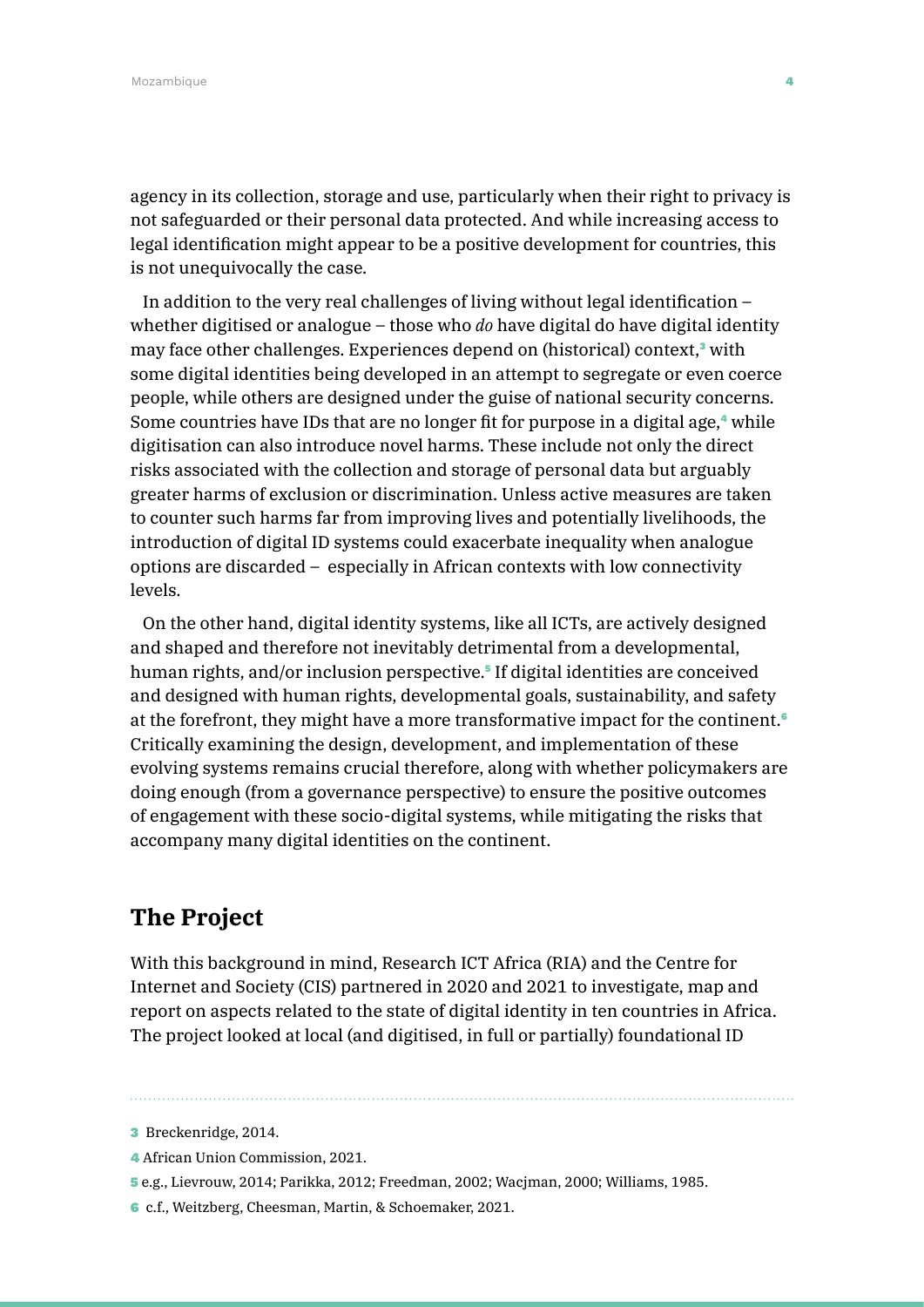systems in Ghana, Kenya, Lesotho, Mozambique, Nigeria, Rwanda, South Africa, Tanzania, Uganda, and Zimbabwe.

The research took place within parameters set by an Evaluation Framework for Digital Identities<sup> $\tau$ </sup> (the 'Framework'), which was developed by CIS with the purpose of assessing the alignment of digital identity systems for compliance with international rights and data protection norms. (CIS initially developed the Framework with a view of using it to assess India's Aadhar system, but the Framework has since been used in other contexts too.)<sup>8</sup> By using this Framework, the ten country partners evaluated certain aspects of the existing governance and implementation mechanisms of digital identity in their respective and unique contexts.

The Framework introduces a series of questions against which digital identity may be tested, aiming to address the various rights and freedoms that are potentially impacted by the state use of a biometric digital identity program. More detail about the Framework can be found in Annex II.

This report on the Mozambique case is one of the ten country case studies RIA and CIS commissioned in this project, and was researched and written by Polly Gaster & Iazalde Martins, CIUEM. Besides being an independent case study, the findings from this report were also used to inform a comparative report put together by the RIA and CIS teams to analyse the similarities, differences, and other aspects across the ten case studies – including key recommendations for policymakers, researchers, civil society actors, and other stakeholders.

An important limitation of the research is that the country case studies were conducted using the analytical lenses provided by the Framework, partly with the aim of assessing whether the Framework is relevant in African contexts, and might therefore not cover all aspects pertaining to digital identity in the context concerned. We elaborate on this limitation – which we feel significant in the contextually rich and diverse African context – in the comparative report.

#### PREAMBLE REFERENCES

African Union Commission (2021). *Draft AU Interoperability Framework for Digital ID* (August, 2021). [not published.]

Breckenridge, K. (2014). *Biometric State: The Global Politics of Identification and Surveillance in South Africa, 1850 to the Present*. Cambridge: Cambridge University

<sup>7</sup> *<https://digitalid.design/evaluation-framework-02.html>*

<sup>8</sup> *<https://digitalid.design/evaluation-framework-case-studies/estonia.html>*, *[https://digitalid.design/evaluation](https://digitalid.design/evaluation-framework-case-studies/kenya.html)[framework-case-studies/kenya.html](https://digitalid.design/evaluation-framework-case-studies/kenya.html)*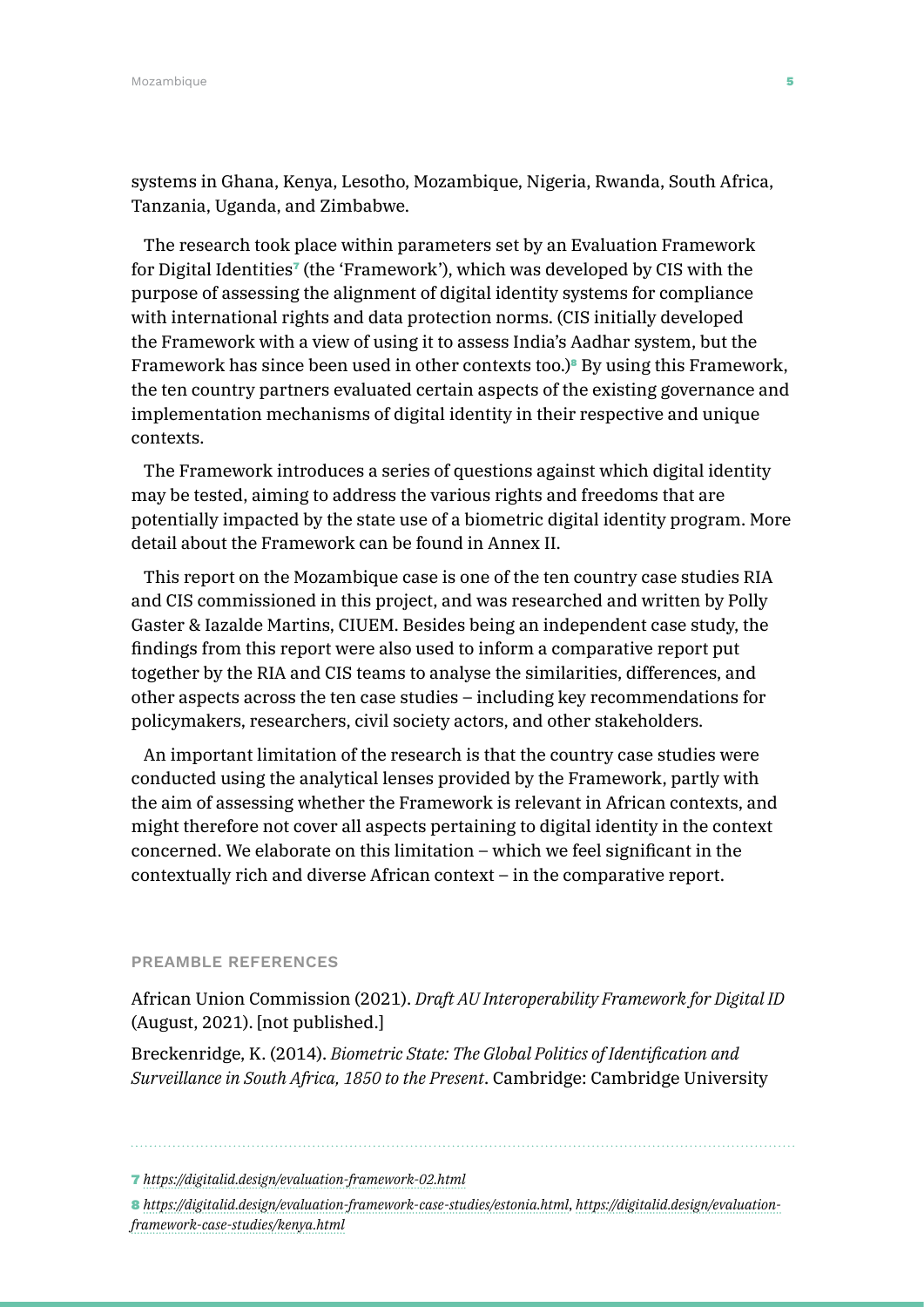#### Press.

Freedman, D. (2002) *A 'Technological Idiot'? Raymond Williams and Communications Technology, Information, Communication & Society*, vol. 5(3): 425-442.

Lievrouw, L.A. (2014) "*Materiality and media in communication and technology studies: An unfinished project*." In: Gillespie, T., Boczkowski, P.J., Foot, K.A. (Eds.) (2014) Media technologies: Essays on communication, materiality and society. London: MIT Press.

Martin, A.; Schoemaker, E.; Weitzberg, K. & Cheesman, M. (2021) *Researching digital identity in time of crisis (workshop report).* London: The Alan Turing Institute. Available at: https://www.turing.ac.uk/sites/default/files/2021-08/3c\_workshop\_ reporttimes\_of\_crisis\_.pdf

Parikka, J. (2012) *New Materialism as Media Theory: Medianatures and Dirty Matter, Communication and Critical/Cultural Studies, vol. 9*(1): 95-100.

Weitzberg, K.; Cheesman, M.; Martin, A. & Schoemaker, E. (2021) *Between surveillance and recognition: Rethinking digital identity in aid. Big Data & Society*, January-June: 1-7.

Williams, R. (1985) *Towards 2000*. Harmondsworth: Penguin.

#### ACKNOWLEDGEMENTS

This report was made possible by the support received from Omidyar Network. The Evaluation Framework referenced in this report was developed by the Centre for Internet and Society. The case study was conducted by Polly Gaster & Iazalde Martins with the support of Research ICT Africa (Anri van der Spuy and Naila Govan-Vassen) and the Centre for Internet and Society (Shruti Trikanad, Vrinda Bhandari and Yesha Tshering Paul). The RIA and CIS teams do not necessarily agree with the views expressed in this country case study. The authors thank the people who made their time and expertise available to contribute to and review this report.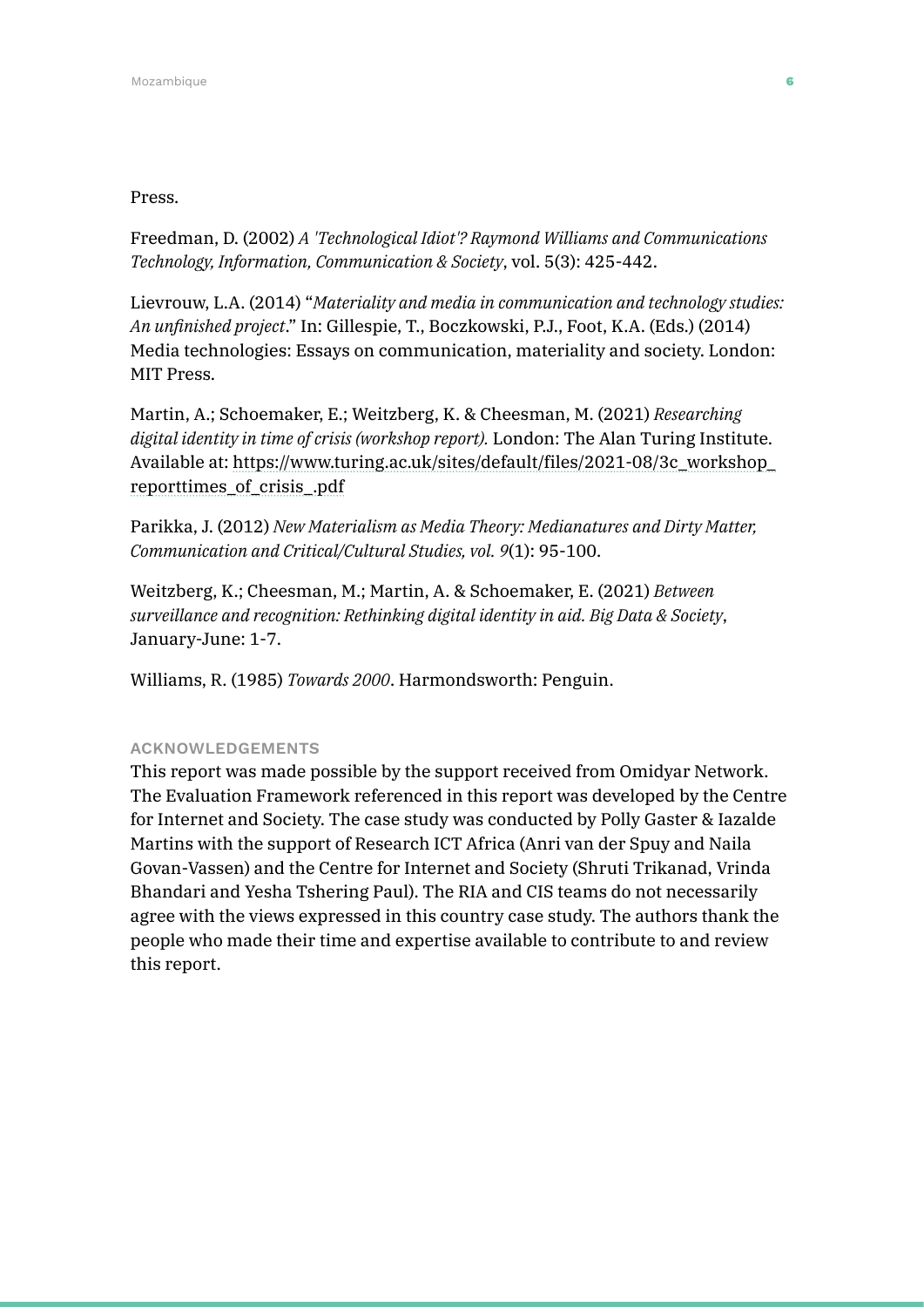# ABSTRACT

This study assesses the current stage of implementation of initiatives related to digital identity in Mozambique. It forms part of the Research ICT Africa project, in partnership with the Centre for Internet and Society, to assess the stage of digital identity in Africa, through comparative studies from 10 countries.

The study was carried out based on the aspects addressed in the Evaluation Framework developed by the Centre for Internet and Society, which provides for the analysis of three distinct areas: rule of law tests, rights-based tests and risk-based tests. The methodology included a review of the existing bibliography in Mozambique related to the digital identification of citizens and other associated digital initiatives; interviews with relevant institutions and/or personalities who work or have worked in the area to understand both the current situation and the perspectives and challenges that lie ahead; and the application of the evaluation framework.

During the research, it was found that although existing legislation includes references to a national integrated digital identification system, in practice different sectors have moved ahead with independent digital systems to meet sectoral needs, and there is limited coordination between them. For example, separate systems exist for the registration of births, the issuing of adult identity cards, the issuing of passports and social security. Of the researched software, the Electronic System of Civil Registration and Vital Statistics was selected for the purposes of this study as it is a system that is already in operation at national level and which is intended to be the starting point for a future foundational system of digital identity in Mozambique.

The Electronic System of Civil Registration and Vital Statistics is implemented by the Ministry of Justice, Constitutional and Religious Affairs through the National Directorate of Registries and Notaries and aims to register all the facts that form part of citizens' lives, with emphasis on the issue of birth and death certificates. Other aspects are still to be added as the system develops.

The study takes into account the Mozambican social, demographic and geographic context, which offers many challenges to the nationwide implementation of digital systems. A challenge of particular interest is physical internet access and the respective costs, as 65% of the population lives and works in rural areas.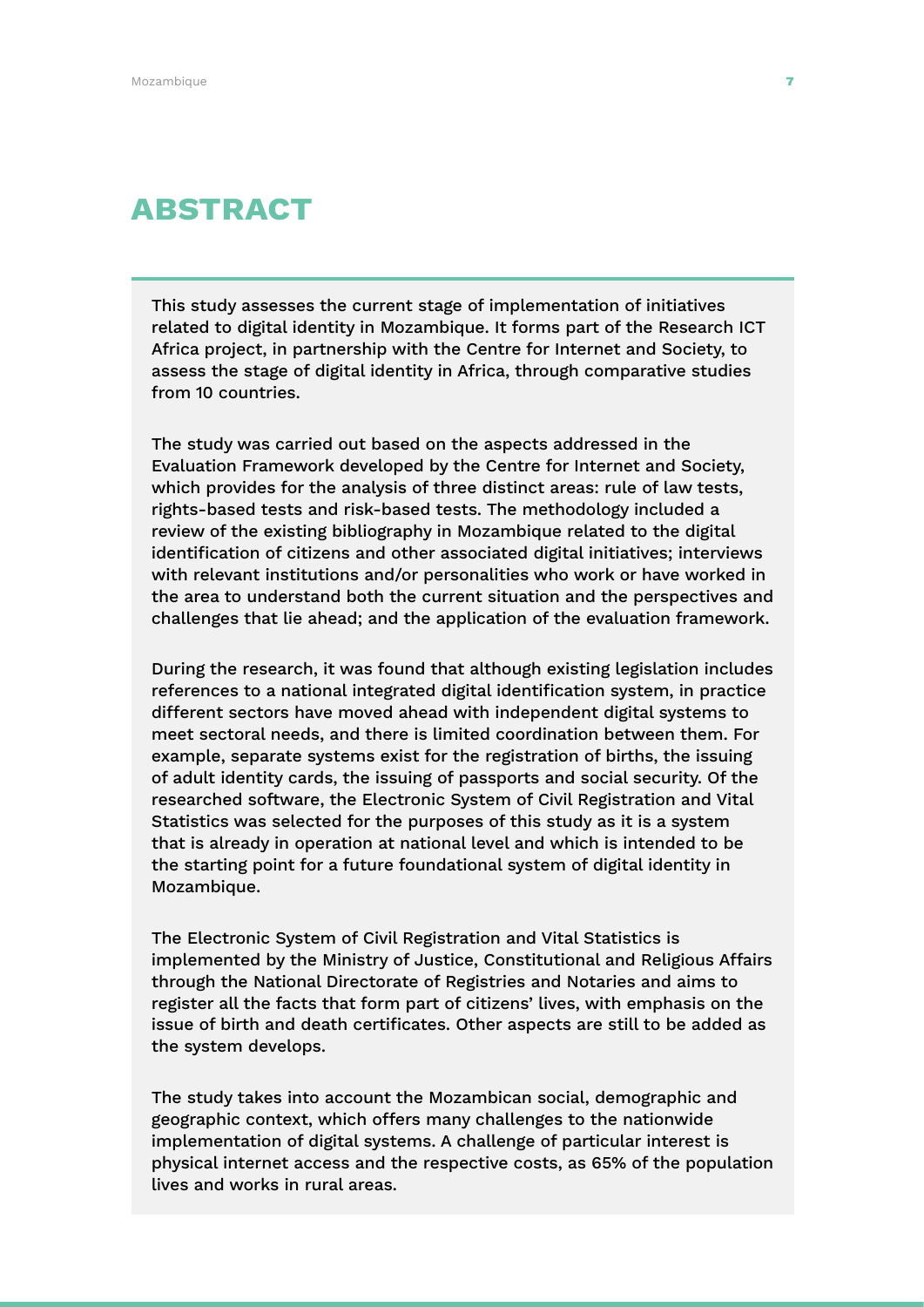These findings mean that when responding to the questions raised by the Evaluation Framework, the study is not analysing a single foundational system that is already in place, but uses the aims and functioning of the Electronic System of Civil Registration and Vital Statistics as its basis. It has therefore not been possible to provide a full response to questions that are predicated on the current existence of a foundational system.

The conclusions and recommendations thus focus on the steps that need to be taken to ensure the establishment of a functional digital ID system in the context of Mozambique's reality and perspective, and in accordance with the study's findings concerning legislation, regulation and policy.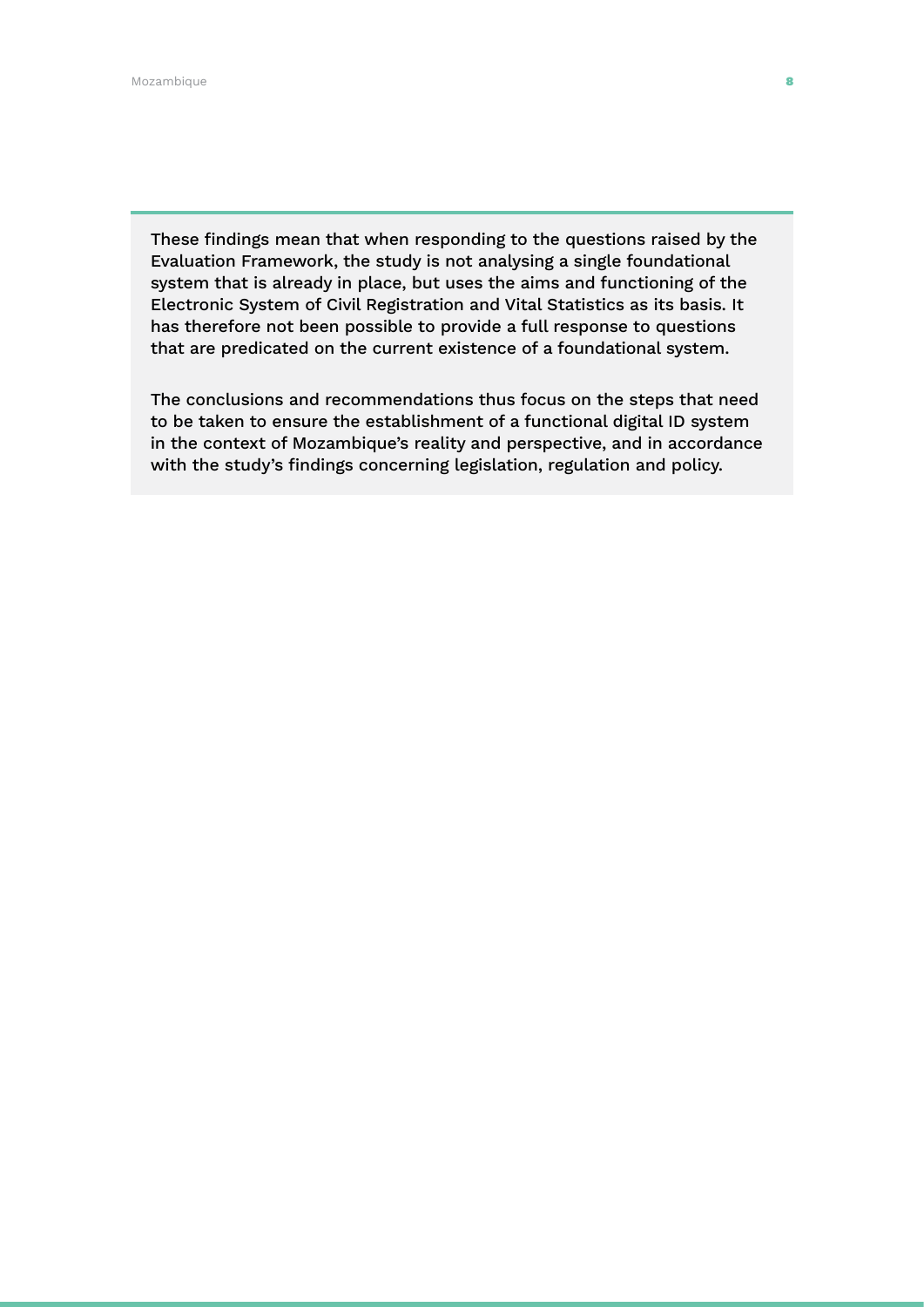#### ACRONYMS AND ABBREVIATIONS

| <b>API</b>    | <b>Application Programming Interface</b>                      |
|---------------|---------------------------------------------------------------|
| <b>CIA</b>    | Centre for Internet and Society                               |
| <b>DIC</b>    | Directorate of Civil Identity                                 |
| <b>DNRN</b>   | National Directorate of Registry and Notaries                 |
| e-SIRCEV      | Electronic System for Civil Registration and Vital Statistics |
| GovNet        | <b>Government Electronic Network</b>                          |
| <b>ICT</b>    | <b>Information and Communication Technologies</b>             |
| ID            | <b>Identity Cards</b>                                         |
| <b>INAGE</b>  | National e-Government Institute                               |
| <b>INCM</b>   | Mozambique National Communications Institute                  |
| <b>INE</b>    | <b>National Statistics Institute</b>                          |
| <b>INTIC</b>  | National ICT Institute                                        |
| <b>MCTES</b>  | Ministry for Science, Technology and Higher Education         |
| <b>MINT</b>   | Ministry of Home Affairs                                      |
| <b>MJACR</b>  | Ministry of Justice, Constitutional and Religious Affairs     |
| <b>MTC</b>    | Ministry of Transport and Communications                      |
| <b>NUIC</b>   | Unique Citizen Identification Number                          |
| <b>RIA</b>    | Research ICT Africa                                           |
| <b>SENAMI</b> | <b>National Immigration Service</b>                           |
| <b>SMS</b>    | <b>Short Message Service</b>                                  |
| <b>USSD</b>   | <b>Unstructured Supplementary Service Data</b>                |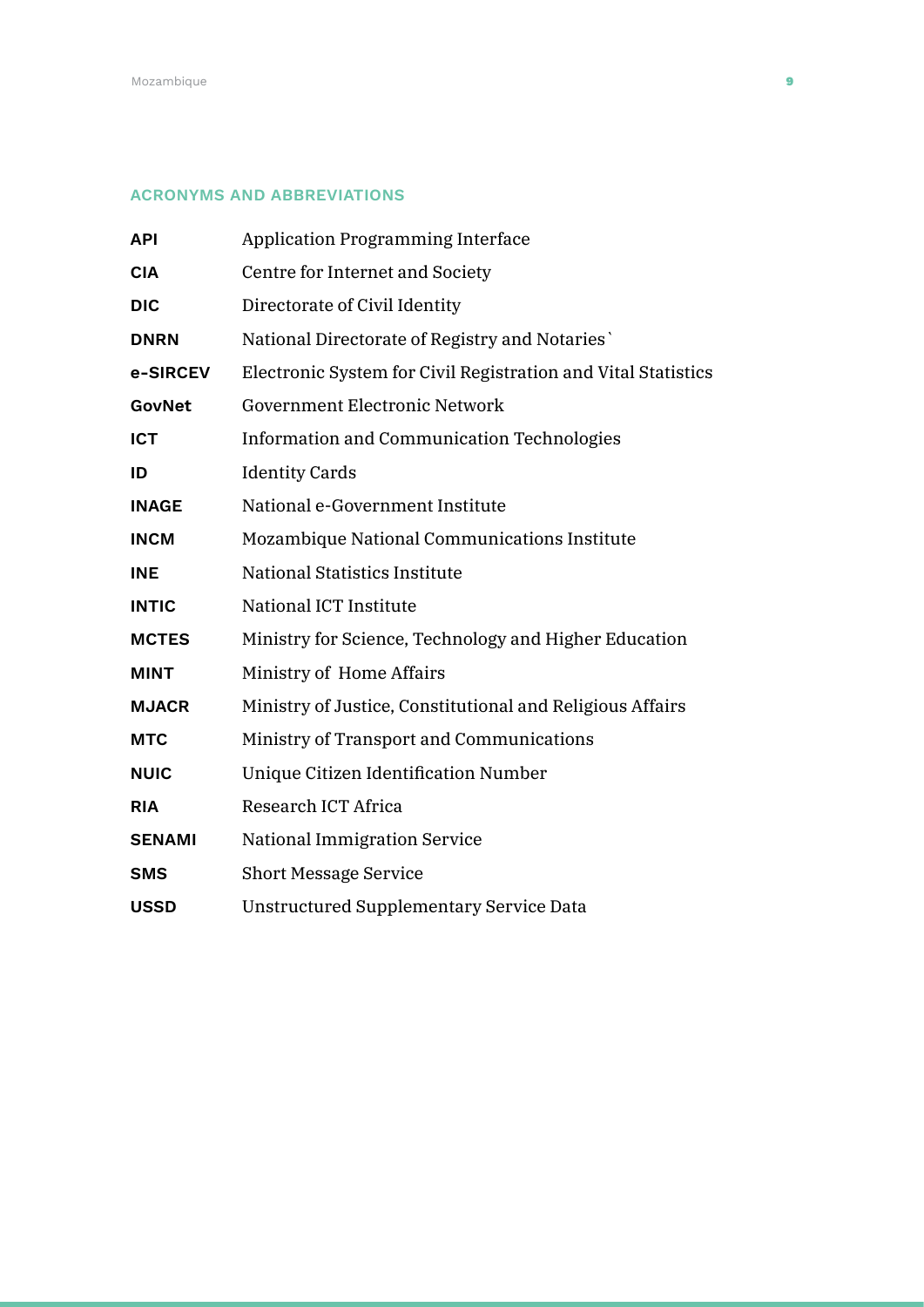# **CONTENTS**

| Abstract <b>Executive Constructs</b>                                                                                                                                                                                                                                                                                   | 7  |
|------------------------------------------------------------------------------------------------------------------------------------------------------------------------------------------------------------------------------------------------------------------------------------------------------------------------|----|
| Acronyms and Abbreviations <b>Executive Services</b> and Abbreviations                                                                                                                                                                                                                                                 | 9  |
| <b>Contents</b>                                                                                                                                                                                                                                                                                                        | 10 |
| 1. Introduction                                                                                                                                                                                                                                                                                                        | 11 |
| 1.1 The evolution towards digital ID systems and governance <i>mannes</i>                                                                                                                                                                                                                                              | 12 |
| 1.2 An embryonic foundational system manufactured and states and system manufactured and states are all the states and states are states and states are states and states are states and states are states and states are stat                                                                                         | 15 |
| ANALYSIS OF MOZAMBIQUE'S DIGITAL ID SYSTEM MARRET AND MALYSIS OF MOZAMBIQUE'S DIGITAL ID SYSTEM                                                                                                                                                                                                                        | 17 |
| 2. Rule of Law Tests                                                                                                                                                                                                                                                                                                   |    |
|                                                                                                                                                                                                                                                                                                                        | 17 |
| 2.2 Legitimate aim material continuum and all and all and all and all and all and all and all and all and all a                                                                                                                                                                                                        | 18 |
| 2.3 Defining actors and purpose <i>manual continuum continuum continuum</i> continuum continuum continuum continuum co                                                                                                                                                                                                 | 19 |
|                                                                                                                                                                                                                                                                                                                        | 22 |
|                                                                                                                                                                                                                                                                                                                        | 23 |
| 2.6 Mission creep <b>contracts</b> and the set of the set of the set of the set of the set of the set of the set of the set of the set of the set of the set of the set of the set of the set of the set of the set of the set of t                                                                                    | 24 |
|                                                                                                                                                                                                                                                                                                                        |    |
|                                                                                                                                                                                                                                                                                                                        | 25 |
| 3.2 Data minimisation manufactured and all parameters and all particles and all particles and all particles and all particles and all particles and all particles and all particles and all particles and all particles and al                                                                                         | 25 |
|                                                                                                                                                                                                                                                                                                                        | 26 |
| 3.4 Exclusions                                                                                                                                                                                                                                                                                                         | 27 |
| 3.5 Mandatory Use Manual Manual Manual Manual Manual Manual Manual Manual Manual Manual Manual Manual Manual M                                                                                                                                                                                                         | 28 |
|                                                                                                                                                                                                                                                                                                                        | 30 |
| 4.1 Risk assessment <b>Manual</b> Manual Manual Manual Manual Manual Manual Manual Manual Manual Manual Manual Manual Ma                                                                                                                                                                                               | 30 |
|                                                                                                                                                                                                                                                                                                                        | 30 |
|                                                                                                                                                                                                                                                                                                                        | 31 |
|                                                                                                                                                                                                                                                                                                                        | 31 |
| 5. Conclusion <b>Executive Conclusion 5.</b> Conclusion <b>6.</b> 2010 <b>6.</b> 2010 <b>6.</b> 2010 <b>6.</b> 2010 <b>6.</b> 2010 <b>6.</b> 2010 <b>6.</b> 2010 <b>6.</b> 2010 <b>6.</b> 2010 <b>6.</b> 2010 <b>6.</b> 2010 <b>6.</b> 2010 <b>6.</b> 2010 <b>6.</b> 2010 <b>6.</b> 2010 <b>6.</b> 2010 <b>6.</b> 2010 | 33 |
| References <b>Manual Communities</b> and the contract of the contract of the contract of the contract of the contract of the contract of the contract of the contract of the contract of the contract of the contract of the contra                                                                                    | 37 |
| <b>Annex I</b>                                                                                                                                                                                                                                                                                                         | 38 |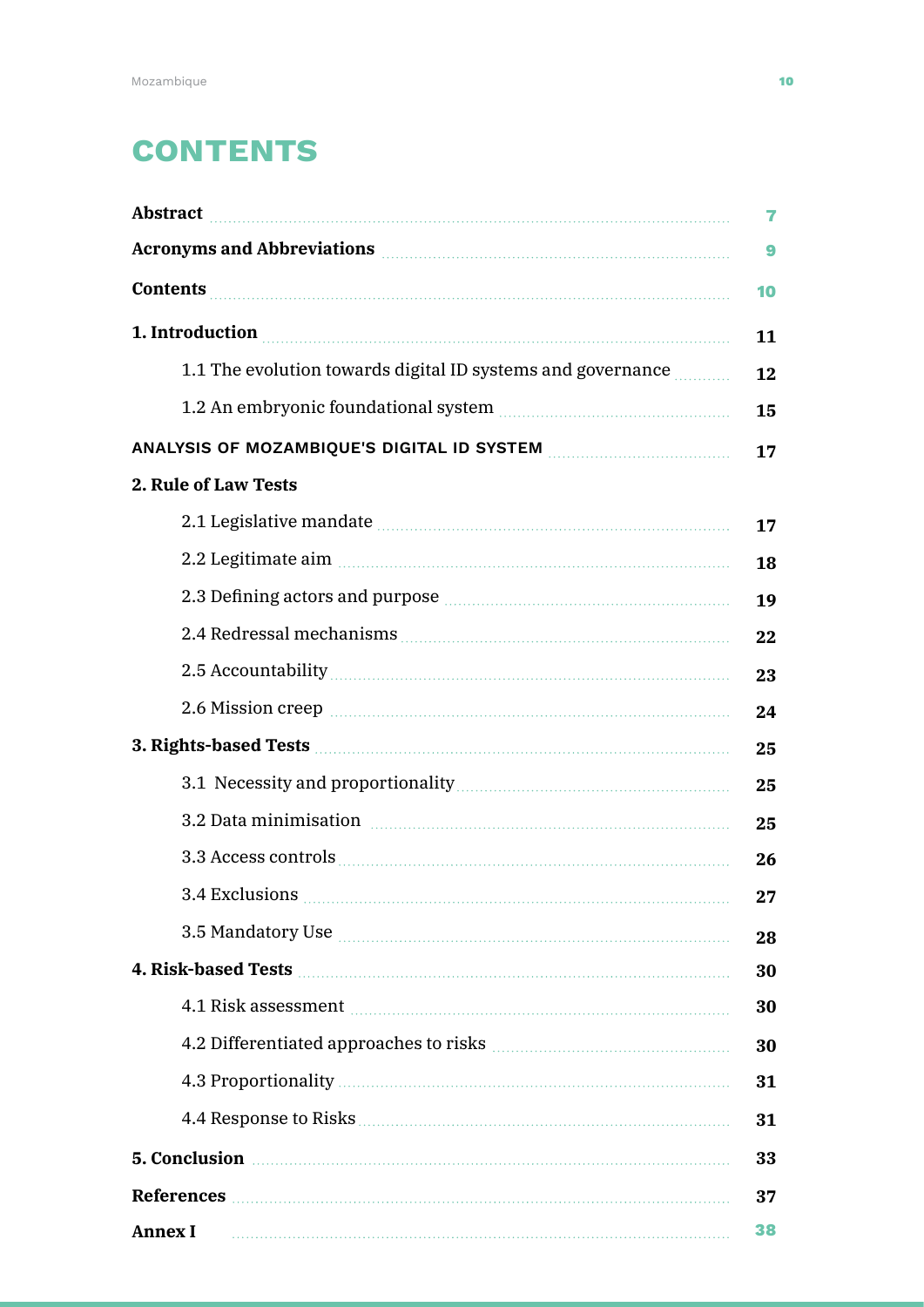# INTRODUCTION

Population identification in Mozambique began in colonial times, when national citizens were separated from colonisers, being classified as an indigenous population. After World War II, an additional category was introduced, that of the "assimilated" population, which was supposed to cover the few national citizens who had access to education, among other requirements (Mondlane, 1969). After independence in 1975, Mozambique progressively developed its own legislation and regulations in all sectors, including that of civil identification.

Mozambique is a long, narrow country, with an Indian Ocean coastline of 2770 km. It has land borders with six countries: Tanzania, Malawi, Zambia, Zimbabwe, South Africa and Eswatini. The estimated population in 2021 is 30, 832 244 people, with a GDP per capita of USD 522 in 2019.9 Data from 2014 shows that 65% of the population were living in rural areas, that nearly 52% were women and 56% were 0-19 years old. The illiteracy rate had fallen from 50.7% in 2007 to 39% by 2017, with an illiteracy rate split of 67.7% female and 32.3% male.10 The average population density was 30,2 per square kilometre.<sup>11</sup>

This data helps show the challenges involved in establishing nationwide digital systems that reach every corner of the country and every citizen; a context which is not helped by Mozambique suffering from armed conflicts and the drastic effects of climate change.

Following independence in 1975, the manual systems for citizen registration and the issuing of identity cards for civil identification were split between the Ministry of Justice and the Ministry of Home Affairs (MINT) respectively.<sup>12</sup> Later on, with the increasing importance of information and communication technologies (ICT), a new Ministry of Science, Technology and Higher Education (MCTES) was created in 2005 to lead and coordinate the ICT sector. It was later renamed the Ministry of Science and Technology, before reverting to the original name. Since then, these three different Ministries have been directly involved in different aspects and components of digital identification systems.

In 1990, Mozambique changed its constitutional format to a country based on the democratic rule of law, the separation of powers and political pluralism.

<sup>9</sup> *[www.ine.gov.mz](http://www.ine.gov.mz)* – home page. Accessed 29/4/2021 9

<sup>10</sup> *Mulheres e Homens, Instituto Nacional de Estatística, Moçambique, 2018*. Accessed at *[www.ine.gov.mz](http://www.ine.gov.mz)*, 09/06/2021

<sup>11</sup> *Moçambique em Números 2014, Instituto Nacional de Estatística, Moçambique, 2014*. Accessed at *[www.](http://www.ine.gov.mz) [ine.gov.mz](http://www.ine.gov.mz)*, 29/4/2021.

<sup>12</sup> Interview with Dr Sérgio Cambaza, Head of the Department of Registry and Notary Information Systems,14/04/2021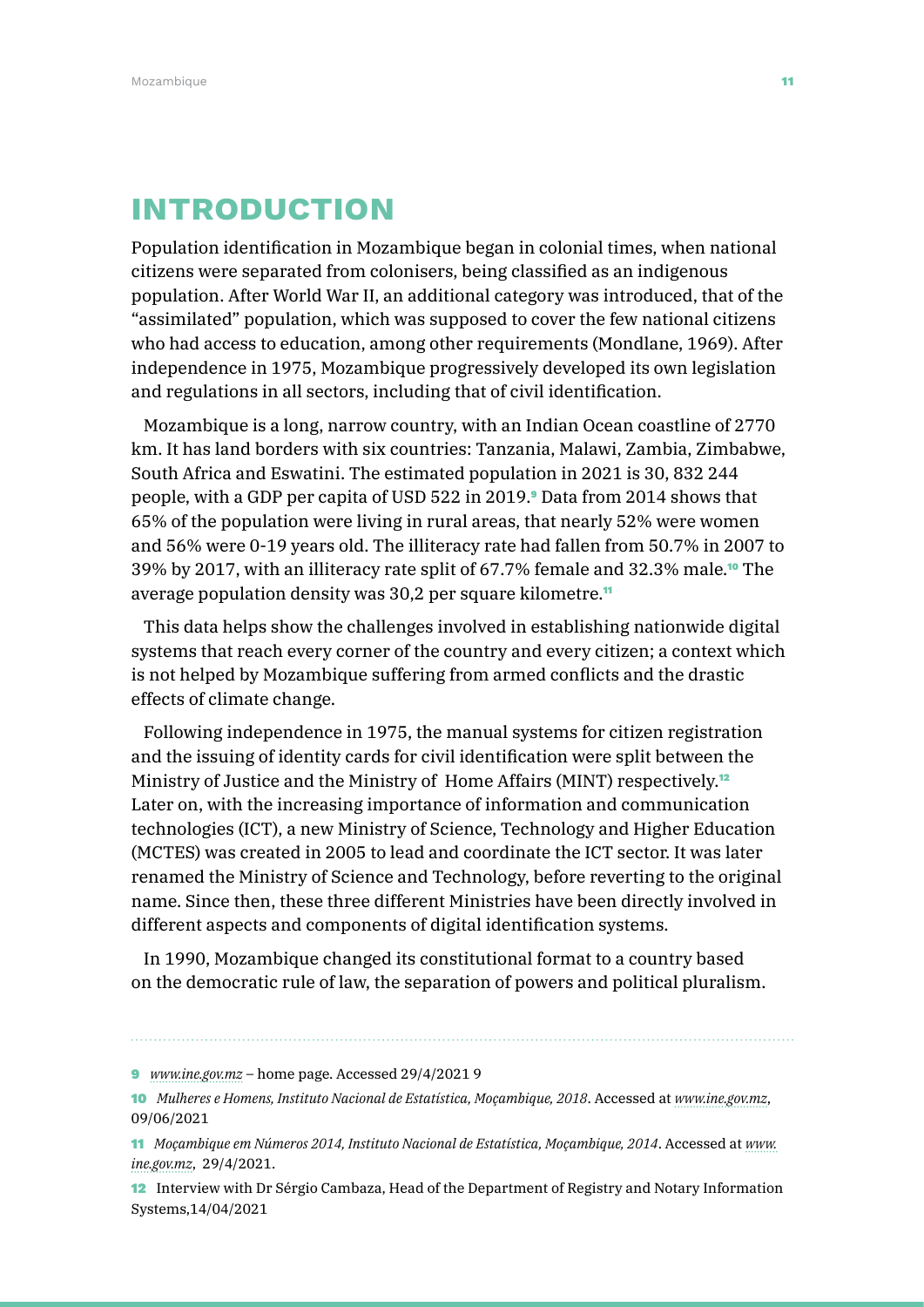The new Constitution of the Republic included, and subsequent revisions retained, an article on the Use of Informatics, which forbids the recording and use of individually identifiable data regarding political, philosophical, religious or ideological convictions. It also enforces the protection of personal data contained in computer records, including the transfer of files between services and institutions. Exceptions can only be made in accordance with the law or by judicial decisions.<sup>13</sup>

Recognition of the importance of these issues at a time when the IT sector hardly existed in either the public or private sectors of Mozambique, means that all subsequent legislation and decisions have been legally required to take the Constitutional provisions into account. This exhibits the Government of Mozambique's far-sightedness.

The study's findings are based on a wide-ranging literature review, focusing in particular on existing legislation, regulations, strategy and policy documents, as well as interviews with key actors linked to the MCTES and its subordinated institutions and the Ministry of Justice, Constitutional and Religious Affairs (MJACR).

#### 1.1 THE EVOLUTION TOWARDS DIGITAL ID SYSTEMS AND GOVERNANCE

Mozambique does not yet have a fully integrated foundational digital identity (digital ID) system, nor does it have legislation on the protection of personal data. However, several separate initiatives have been undertaken by some governmental bodies with a view to furthering this objective, as it is a national necessity.

The starting point for Mozambique's digital ID approach was the strategic decision to create a unique attribute for the identification of Mozambican citizens, to be used by the various public and private institutions in the management of information, the issue of citizens' documents, and the facilitation of access to services. In 2010, Decree 44/2010 (November 2) was approved by the Council of Ministers. It defined the procedures for creating and using the Unique Citizen Identification Number (NUIC),<sup>14</sup> managing the database of national and foreign citizens and gave implementation responsibilities to the three key ministries, namely Science and Technology, Justice and Home Affairs.

These three ministries and their respective subordinated institutions and regulators have each had different roles in legislating, regulating

13 *Constituição da República*, Art 71 - 3

14 Currently the NUIC is being used by the e-SIRCEV system to record information relating to births and deaths.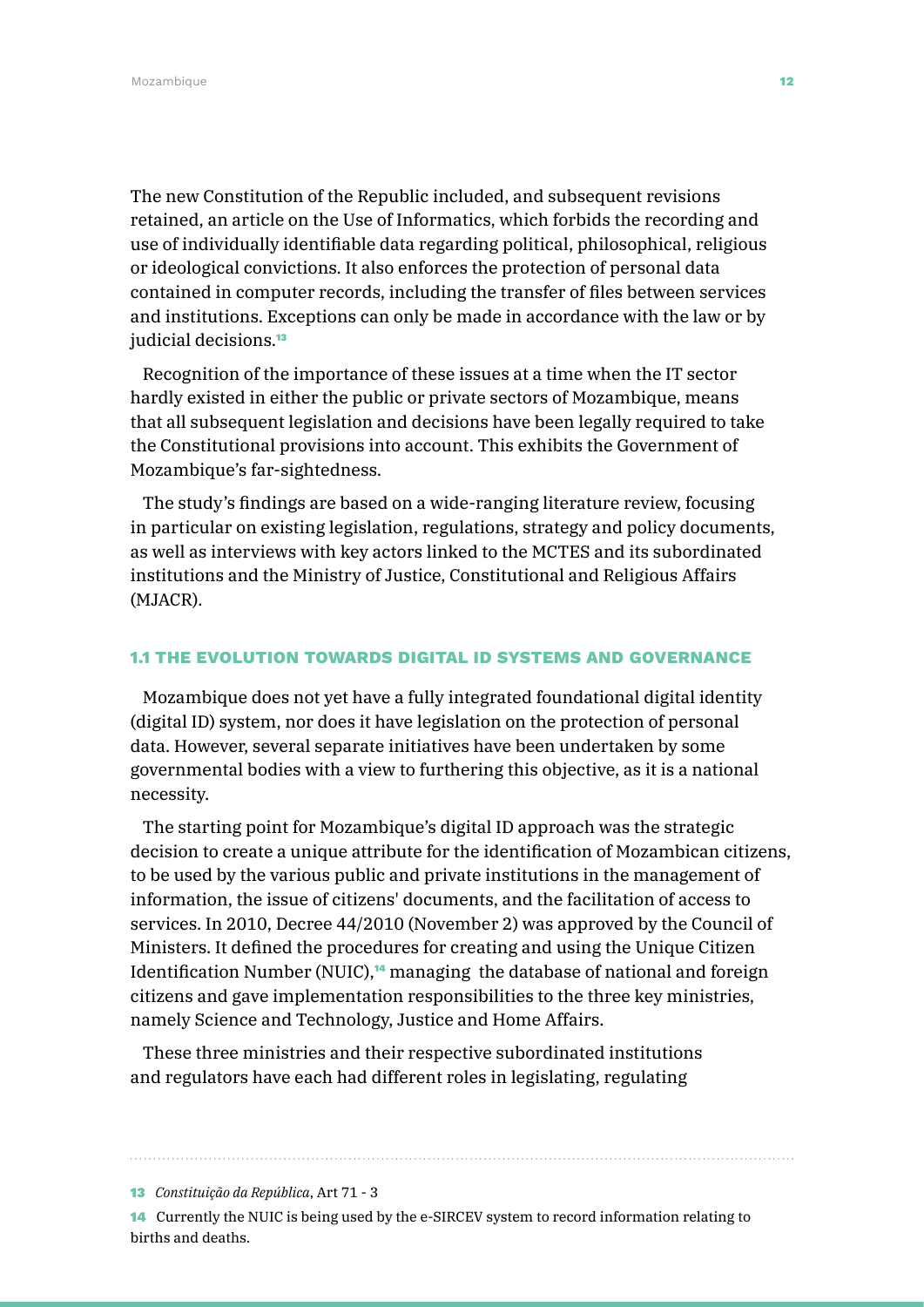and implementing activities related to digital ID. This situation persists, notwithstanding some changes of name and competencies in the respective ministries, and the additional involvement of the Ministry of Transport and Communications (MTC), which supervises the telecommunications regulator, the Mozambique National Communications Institute (INCM).

Currently, the MCTES has in its portfolio the National E-Government Institute (INAGE) and the National ICT Institute (INTIC), which is the ICT regulatory authority. INTIC and INAGE are not fully independent, considering that their leadership and senior posts are appointed by the supervising ministry and that their status is that of a governmental body.

INAGE is a public institution endowed with legal personality and administrative autonomy, with the responsibility to ensure the planning, implementation, coordination and management of the Government Electronic Network (GovNet), as well as ensuring the security and confidentiality of the information stored. It is also responsible for e–government services in general, and in that context drafted, implemented and still manages the Decree on Interoperability,15 with the explicit objective of establishing conditions for implementation of the NUIC. An earlier attempt at launching a national system of digital ID did not reach the operational stage due to its complexity and coordination difficulties, and INAGE is currently preparing to test a new system.<sup>16</sup>

INTIC is a public institution endowed with legal personality and administrative autonomy, with the responsibility of providing technical support to state bodies and institutions, coordinating activities carried out in the field of ICT aimed at improving the provision of public services and governance. It also exercises the role of regulatory authority for ICT, in coordination with the National Institute of Communications of Mozambique (INCM).<sup>17</sup>

As the ICT regulator, INTIC will provide technical advice and take the necessary measures to ensure the effective interoperability of the subsystems involved in the process of civil registration and identification of citizens using NUIC, in coordination with INAGE.

The MINT has in its portfolio the Directorate of Civil Identity (DIC), which issues

<sup>15</sup> Decree 61/2017 of December 1

<sup>16</sup> Interview with Eng. Sergio Mapsanghane, INAGE, 23 March 2021

<sup>17</sup> Decree 9/2011 of May 4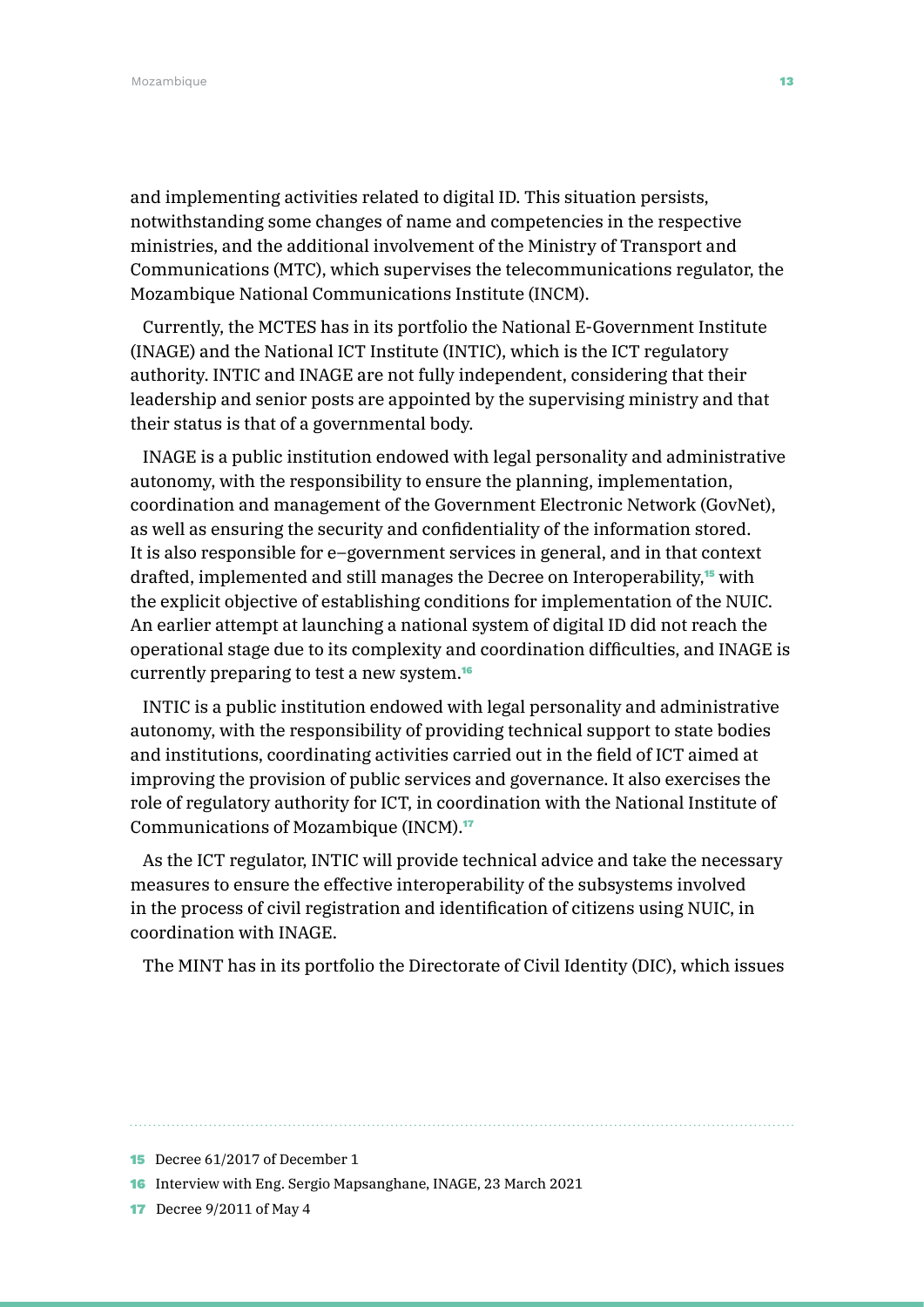identity cards,18 and the National Immigration Service (SENAMI), which issues passports, travel documents, residence permits for non-nationals, and the like.

The MTC has in its portfolio the National Communications Institute (INCM), which is the regulatory authority for telecommunications. The INCM regulates and supervises the communications sector and the management of the radio frequency spectrum.19 In 2020, INCM ordered that all mobile phone users should register their SIM cards to guarantee the security and accountability of users in case of criminal use.

Finally, the MJACR has in its portfolio the National Directorate of Registry and Notary (DNRN), which oversees the implementation of the Electronic System for Civil Registration and Vital Statistics (e-SIRCEV) system, which tracks births and deaths in Mozambique. In the future, the system will also register other information relating to citizens such as marriage, divorce and parentage.

The Civil Registry Code (Law 12/2004 of December 8) was first approved in 2004, with a view to the mandatory registration of citizens in terms of birth, marriage, death and related data. This law was revised in 2018 (Law 12/2018 of December 4) to simplify and modernise registration acts through the introduction of e-SIRCEV.

Other instruments have also been developed that are related to issues of digital identification, the most relevant of which are:

- 1. Electronic Transactions Law (Law 3/2017 of January 9), which establishes the rules and legal framework for electronic commerce and electronic government, including issues of data protection,<sup>20</sup> privacy, security and others. It is implemented by INTIC, and some of the necessary complementary regulations have recently been approved by decree;
- 2. A draft proposal for a National Cybersecurity Strategy and Policy prepared by INTIC with support from the INCM, which covers the technicalities of providing data security,<sup>21</sup> which is still to be approved; and
- 3. Decree 67/2017 (December 1) Regulation on Interoperability, in which INAGE is responsible for implementing issues of interoperability among

18 The Mozambican ID card is a physical laminated card with a microchip that contains an ID number, photograph, full name, gender, date of birth, nationality, address, biometrics (fingerprints), place and date of issue, height, occupation, marital status, parents' names, expiration date, and signature of the owner.

19 Decree 32/2001 of November 6

20 A draft proposal of the Data Protection Law is in preparation by INTIC. It should cover the limits of the mandates of each relevant actor in this area

21 Interview with Eng. Sérgio Guivala from INTIC, 16 April 2021; PSC-INTIC *Draft-Final 8.03.2021\_01\_V1 (1) \_harmonizada com ENSC*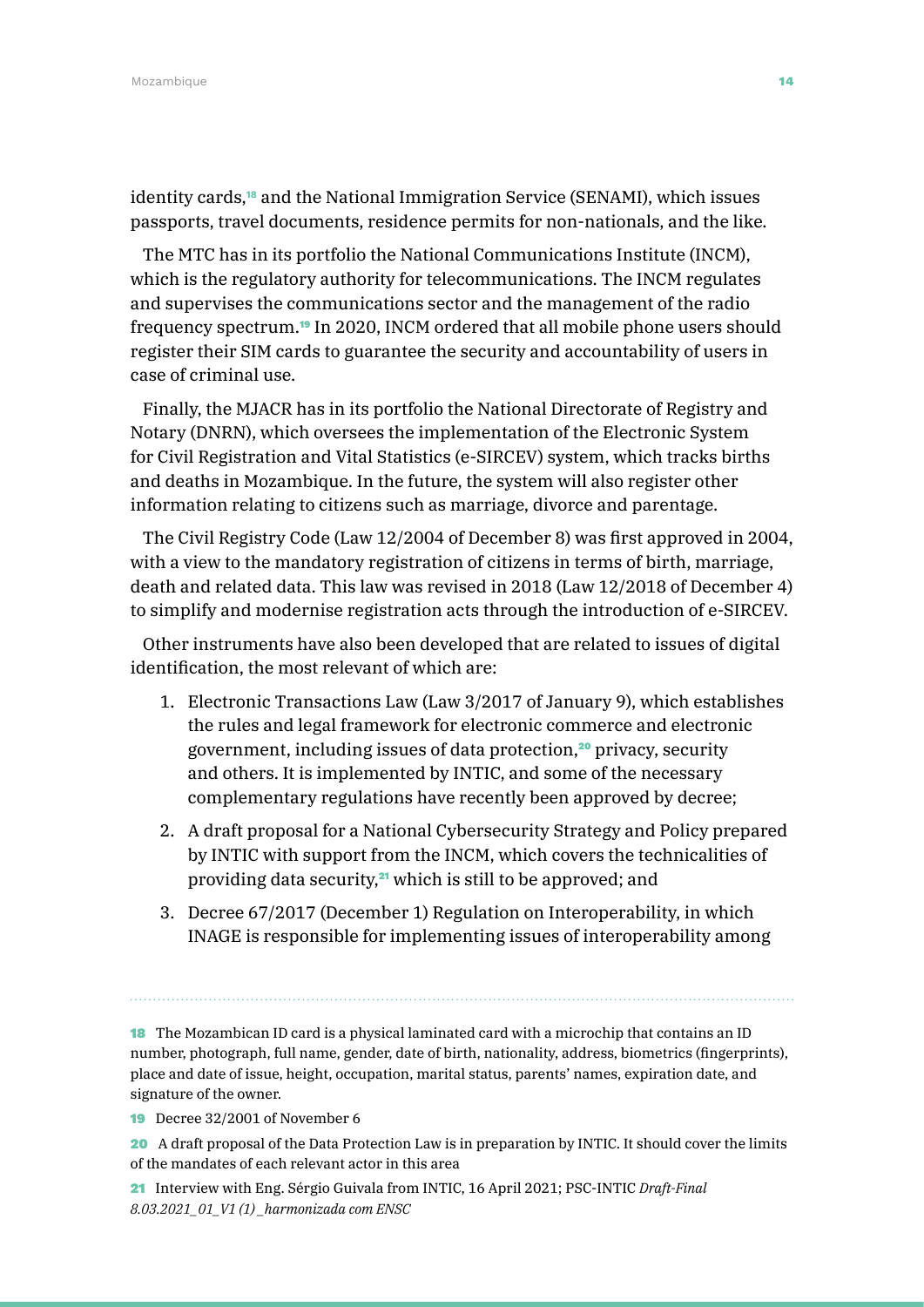public institutions and rules for protecting citizens´ rights and data security.

Over the past decade, each of the key sectors has developed their own discrete digital systems for registering identities and issuing birth certificates, ID cards or passports. Each system stands alone, though there are some data exchanged between the National Directorate of Registries and Notaries and the National Directorate of Civil Identification. The regulations and complementary activities form a patchwork of initiatives supervised by different entities, mostly approved and published by government decree rather than a law. However, inter-ministerial coordination and working groups have been established, seemingly with a view to redefining and implementing a national NUIC strategy.

#### 1.2 AN EMBRYONIC FOUNDATIONAL SYSTEM

The e-SIRCEV was created in 2018 as a foundational system through Law 12/2018. It defines a set of processes through which the registration of all basic information related to citizens´ civil registration, such as birth, marriage, divorce and death, and other details such as name changes, place of residence, and the like, are carried out. Its design was based on a system used in Uganda. The e-SIRCEV aims to create a database that allows the efficient collection of statistical information and interoperability with other government systems through the allocation of the Unique Citizen Identification Number (NUIC) at birth, using ICTs.<sup>22</sup>

The e-SIRCEV works throughout the national territory integrated in the National Directorate of Registries and Notaries and has two implementation units, provincial directorates and civil registry offices. Provincial directorates oversee the justice area with coordination and implementation functions in each province, and civil registry offices look after the executive and administrative function of registration operations.<sup>23</sup>

The e-SIRCEV was officially launched in March 2019, and has been implemented in 121 of the 164 registries in Mozambique.24 Its digital activities are underway, but still limited, with the first priority being the digital registration of births and deaths and the sharing of vital statistics with the National Statistics Institute (INE). All death certificates contain a code associated with the cause of death.

23 Law 12/2018 of December 4, Article 2

24 Presentation *Missão Diagnóstico ID4D - Resultados preliminares*, December 2019

<sup>22</sup> Law 12/2018 of December 4, Article 1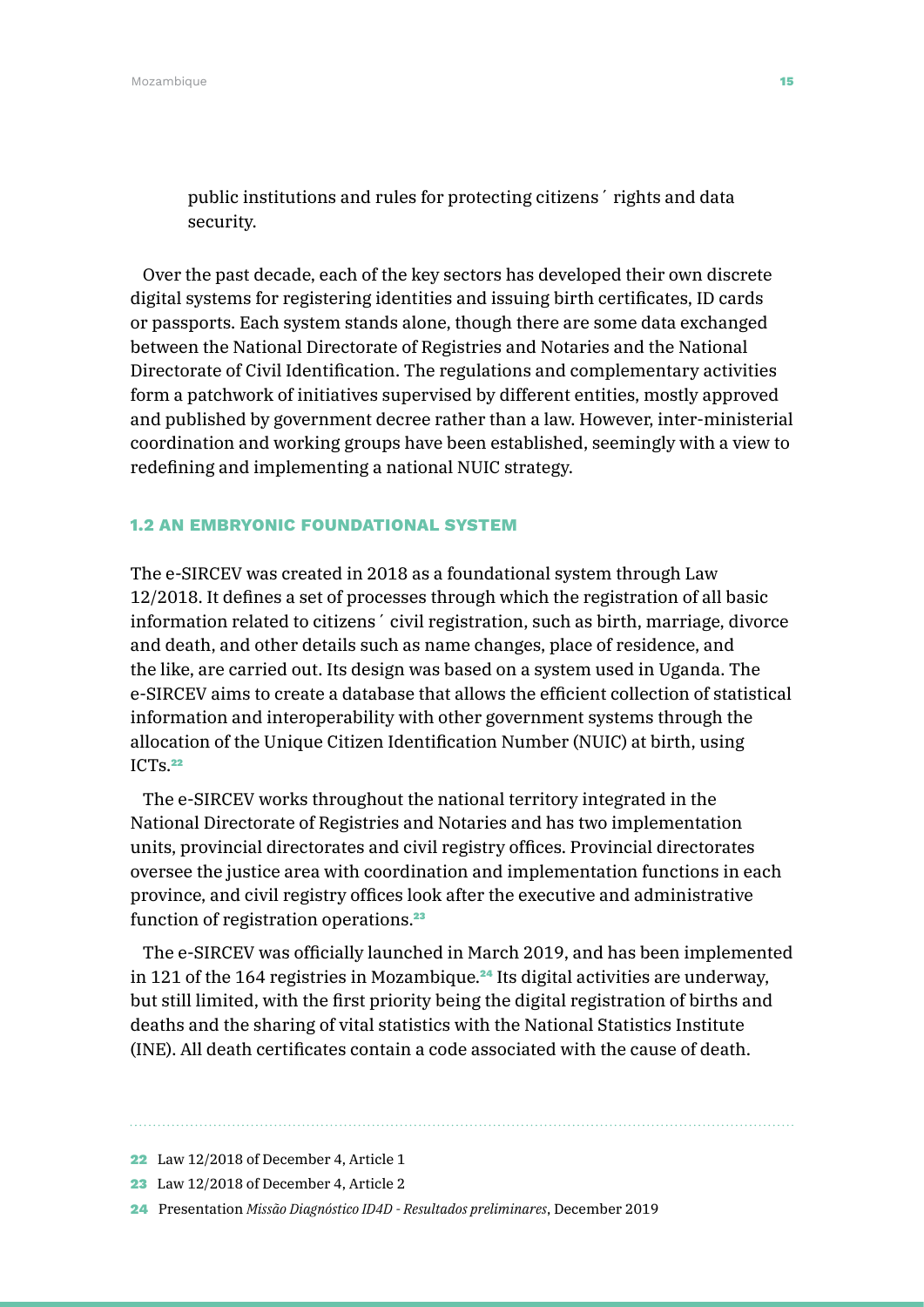For example, if someone died from COVID-19, this information will be registered through the allocation of a specific code. At the local level, e-SIRCEV coordinates with health centres and hospitals integrated into the Ministry of Health's database system, and incorporates the data provided.

Although e-SIRCEV is not a fully integrated ID system, we selected it for further study as it is expected to remain at the heart of a future national ID system.<sup>25</sup> It will be key to establishing and implementing the NUIC and/or the creation of new implementation bodies. As the system does not yet correspond to the definition of a foundational digital ID system, it cannot provide answers to all the indicators contained in the evaluation framework. However, at the same time, this makes it an important object of study, as the results of this report may feed into the future development of a full digital ID system. Some other existing laws and regulations provide at least partial information about the areas of interest. They also enable a more complete picture of which way government thinking and planning may be moving, and of existing gaps, so reference to them is included where relevant.

It is still very early to identify successes and failures of the system *per se*, and the main priority is to expand its reach at national level. From 2019 to date, 700,000 NUICs have been issued<sup>26</sup> during the registration of births.

Existing challenges with regard to the registration of births and issue of certificates with or without the digital system include the fact that not all citizens are registered even manually. This is due to distance from the registries but also due to population movements, displacement of households, and the loss of documentation during natural disasters. Statistics can also be affected by the way names are spelled differently at different times by the citizens themselves, or due to errors made by officials doing the registration.

Detailed research will also be required to assess important questions such as observance of existing rules and regulations at local level, awareness of citizens' rights on the part of both citizens and officials, the quality of information, etc. While coordination with interested parties, such as health authorities and the National Statistics Institute, is improving, it is not yet taking place within a common system. It is clear that coordination between the various national actors and overlaps in responsibilities constitute a major challenge. As stated above, the e-SIRCEV system is intended to be the starting point for digital ID, but it is still limited in its functions and decisions about the architecture and technical specifications of a foundational system are still unresolved.

25 Through the e-SIRCEV system, all the attributes necessary for issuing birth certificates (name, date of birth, address, parents' names, etc.) and death certificates (date and time of death, name, cause of death, etc.) are collected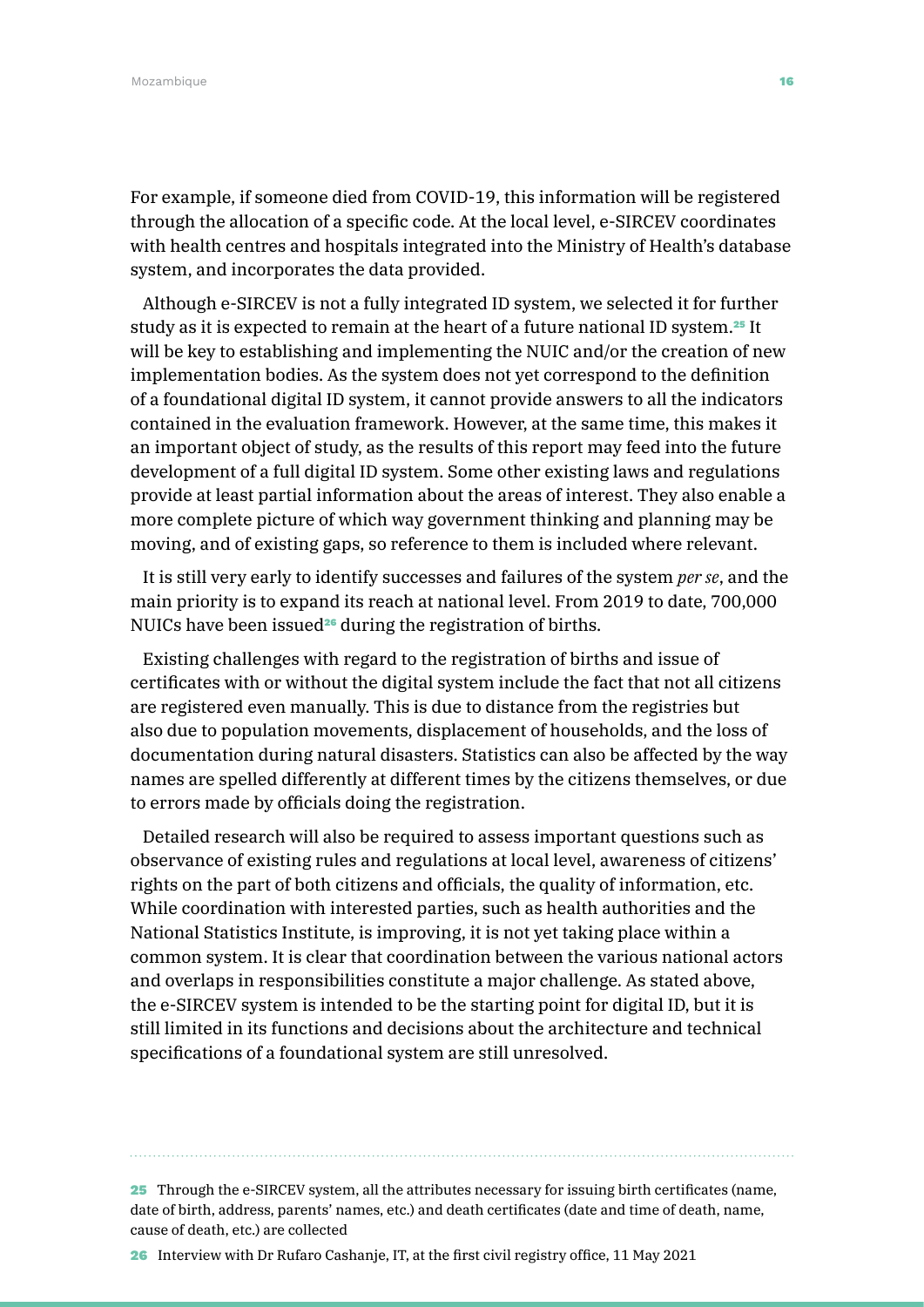# RULE OF LAW TESTS

#### 2.1 LEGISLATIVE MANDATE

### **Is the project backed by a validly enacted law?**

The Civil Registry Code in Mozambique, which lays the foundation for e-SIRCEV, is approved by a validly enacted law (Law 12/2018 of December 4) passed by the legislative power (the Parliament of Mozambique - Assembleia da República de Moçambique). The law does not allow excessive delegation to the executive.

The law was published in the contained in the law is clear and understandable, however not all of the language used would be easily understood by the average citizen, especially in rural areas. Almost half of the Mozambican population is illiterate, contributing to the lack of awareness of existing legislation and their civil rights and duties. Another barrier is that the Code is extremely dense, with 387 Articles detailing every step and every process. Having said that, the detail is necessary.

The Code is clear that it was created for the issuing, in digital format, of birth certificates, including the attribution of NUICs, marriage certificates and death registrations of citizens, among other documents.

Since the start of the digitisation process in 2019, existing citizen records in physical format are being digitised individually by each registry office across the country.27 According to Law 3/2017, citizens can request offline access to their own information from the data controller<sup>28</sup> for the purpose of alteration, rectification or removal.29 If the controller does not provide the information requested, he or she must justify the decision according to the law.

#### QUALITY OF LAW

The Code lays down concrete procedures in factual detail without delegating procedures to other institutions and defines procedures for appeals and sanctions

<sup>27</sup> Law 12/2018 of December 4, Article 18

<sup>28</sup> The role of data controller is not defined in Law 3/2017 nor in the glossary of the Law but there is a definition of data processor that looks similar to the data controller, which states that it represents "*any public or private person, natural or legal, who requests, collects, processes or electronically stores personal information from or about a data subject*". We have not been able to clarify the tasks of the data controller.

<sup>29</sup> Law 3/2017 of January 9: Electronic Transaction Law, Articles 63 to 66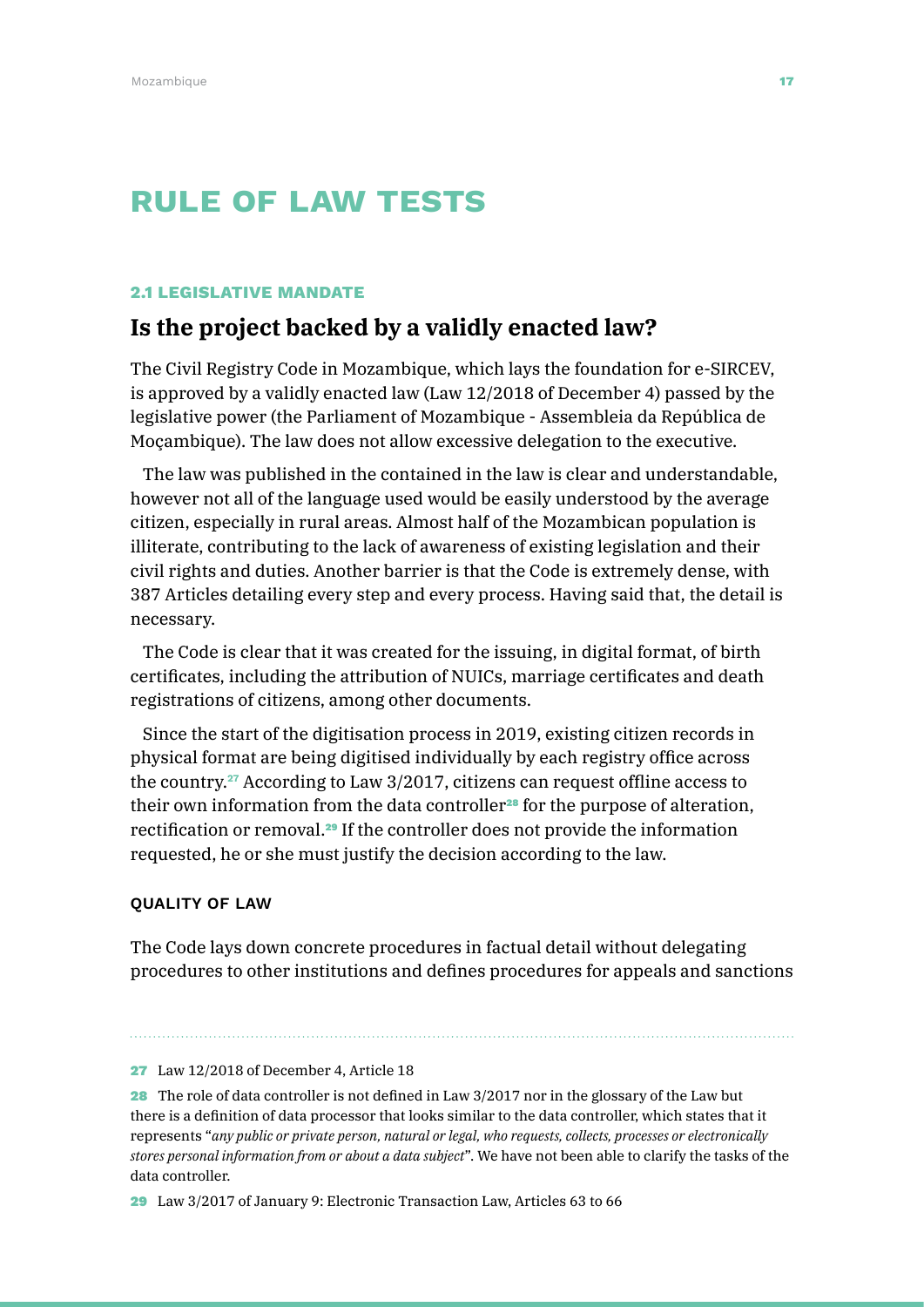dealt with internally or by courts. It also defines the civil responsibility of civil servants.<sup>30</sup> In terms of the evaluation framework, the Code contains the three main components of validation (legality, quality of law, clarity and precision of law) and does not amount to excessive delegation to the executive power.

#### CLARITY AND PRECISION OF LAW

Law 12/2018 is accessible to all citizens in Mozambique in digital format and hardcopy, generally free of charge although in some cases they will be required to pay a nominal amount. The language used in the law is clear and easily understood by the average citizen, but it may be a challenge to the large illiterate population, especially those living in rural areas. In these cases, the Code provides mechanisms for clarifying the information to be provided by officials of the registration and notary directorates.<sup>31</sup>

#### 2.2 LEGITIMATE AIM

### **Does the law have a legitimate aim? Does the law clearly define the purposes for which the ID can be used?**

The aim of the Civil Registry Code is legitimate. It intends to modernise the registration and conservation of the basic facts of citizens´ lives such as births, parentage, marriage, divorce, death, and to implement a digital system that will improve the collection of vital statistics and lead to the full implementation of the NUIC.

The revision of the Code was made primarily to simplify and modernise registration acts by introducing the e-SIRCEV, and to introduce the NUIC, assigned at birth and valid until death, that will eventually incorporate all the documents (such as identity card, passport, driver's license, etc.) of every Mozambican citizen during their life.

Before the introduction of the e-SIRCEV through Law 12/2018, facts related to citizens were registered manually by conservatories in their books stored on shelves. For the issuance of a document or alteration of some aspect of the citizen's information, it was necessary to physically search for this information in the books available according to the year of registration of the citizen. This process was slow and complex. With the introduction of the new system, the process of obtaining documents through the conservatories will become more flexible and it will be possible to integrate with other governmental services.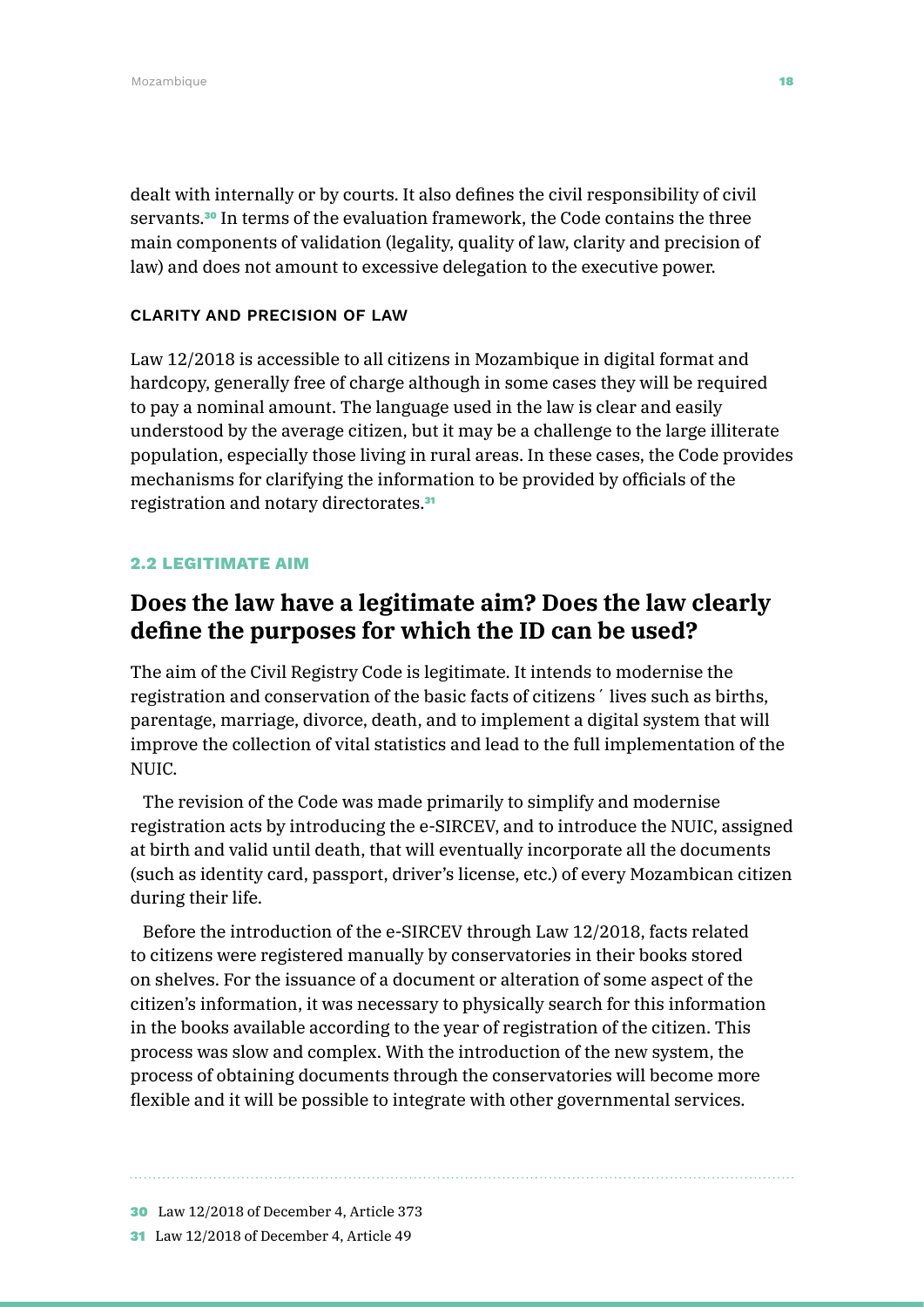#### 2.3 DEFINING ACTORS AND PURPOSE

# **Does the law governing digital ID clearly define all the actors that can use/manage or are connected to the ID database in any way?**

The e-SIRCEV operates throughout the national territory, integrated in the National Directorate of Registries and Notaries and has the following implementation units: provincial directorates that superintend the area of Justice, with coordination and implementation functions in each province and Civil Registry Offices, with the executive and administrator function of registration operations.

In the e-SIRCEV system, all the facts subject to civil registry are registered, aiming at the creation of the citizens´ database that allows the efficient collection of statistical information and interoperability with other governmental systems. Apart from the institutions described in the Code that have access to this information, other governmental institutions (ministries and other governmental bodies) can access and use the database according to the defined interoperability framework (still to be implemented). The type of access and the information requested and used is not clearly stated in the Code.

According to Decree 67/2017, applying the principle of interoperability "public administration entities are obliged to share the data in their possession and to reuse the data available or collected by other State entities, except in the cases established in specific legislation".32 However, this decree is yet to be fully implemented.

# **Is the use of the ID system by private actors adequately regulated? Are private actors held to the same level of accountability?**

The e-SIRCEV system is not currently used or accessed by private actors. It is only used by the National Directorate of Registries and Notaries and its implementation units, and cannot be accessed by private actors. During its implementation, integration with other government and private systems is envisaged through use of the NUIC. This integration will have to be enabled by new legislation or regulations produced by the competent bodies, in particular the regulators, such as the INTIC INAGE and the respective ministries.

According to Decree 67/2017, the private sector may have access to data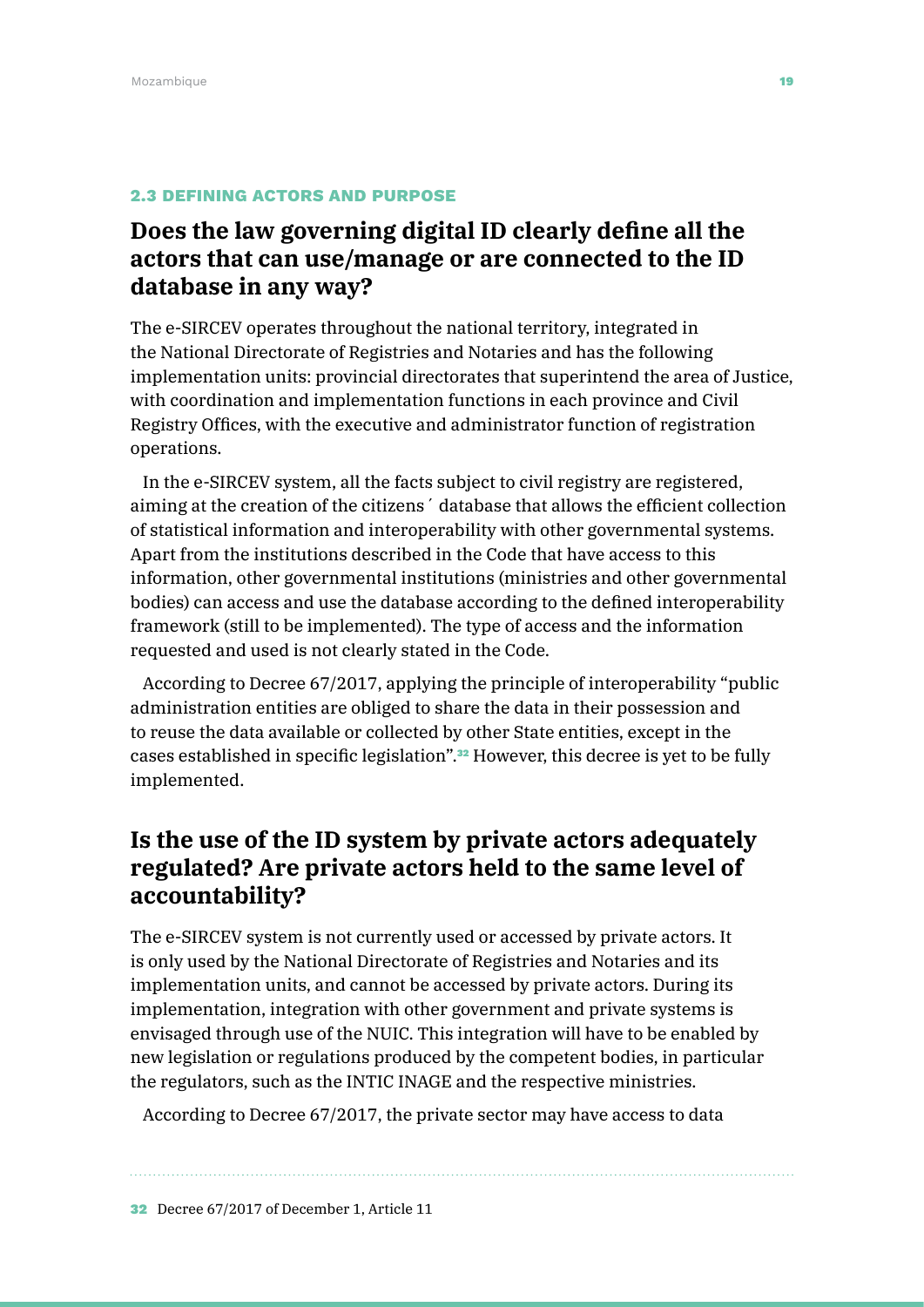shared by public administration bodies when they are contracted to develop technological solutions and information systems to provide public services using systems of electronic government. This has to happen in compliance with the provisions of this decree and/or according to specific procedures to be adopted by INTIC.<sup>33</sup> The specific procedures to be adopted by private actors are not clarified but they should have different access to the information as the public administrations have to safeguard the rights of citizens, respecting the confidentiality of information.

According to the principle of interoperability "public administration must collect the citizen's data only once, without prejudice to what is established in the specific legislation, making them available for the use of other public entities, in the pursuit of e-government services. The data already made available by the citizen must be reused by the public administration entities in accordance with the framework and the interoperability platform".<sup>34</sup>

The interoperability framework does not describe the purpose of enabling information sharing between public administration entities, but establishes that they must pursue the public interest without prejudice to the rights and interests of individuals protected by law.<sup>35</sup>

## **Does the law clearly define the nature of data that will be collected?**

The e-SIRCEV system defines a set of foundational data that will be collected for all citizens in the process of issuance of different documents.

The system requires all the necessary data to be provided by the citizens, without reservation.<sup>36</sup> For every document requested, a list of necessary information is required from the citizen. For instance, when issuing a birth certificate, the citizen is asked to provide date and time of birth, place of birth (province, district, health unit), type of delivery, gender, weight, height, name and parents' information (name, age, marital status, nationality, occupation, academic level, residence, contact and NUIC if it has been assigned).

- 33 Decree 67/2017 of December 1, Article 3 3
- 34 Decree 67/2017 of December 1, Article 12
- 35 Decree 67/2017 of December 1, Article 7
- 36 Law 12/2018 of December 4, Article 127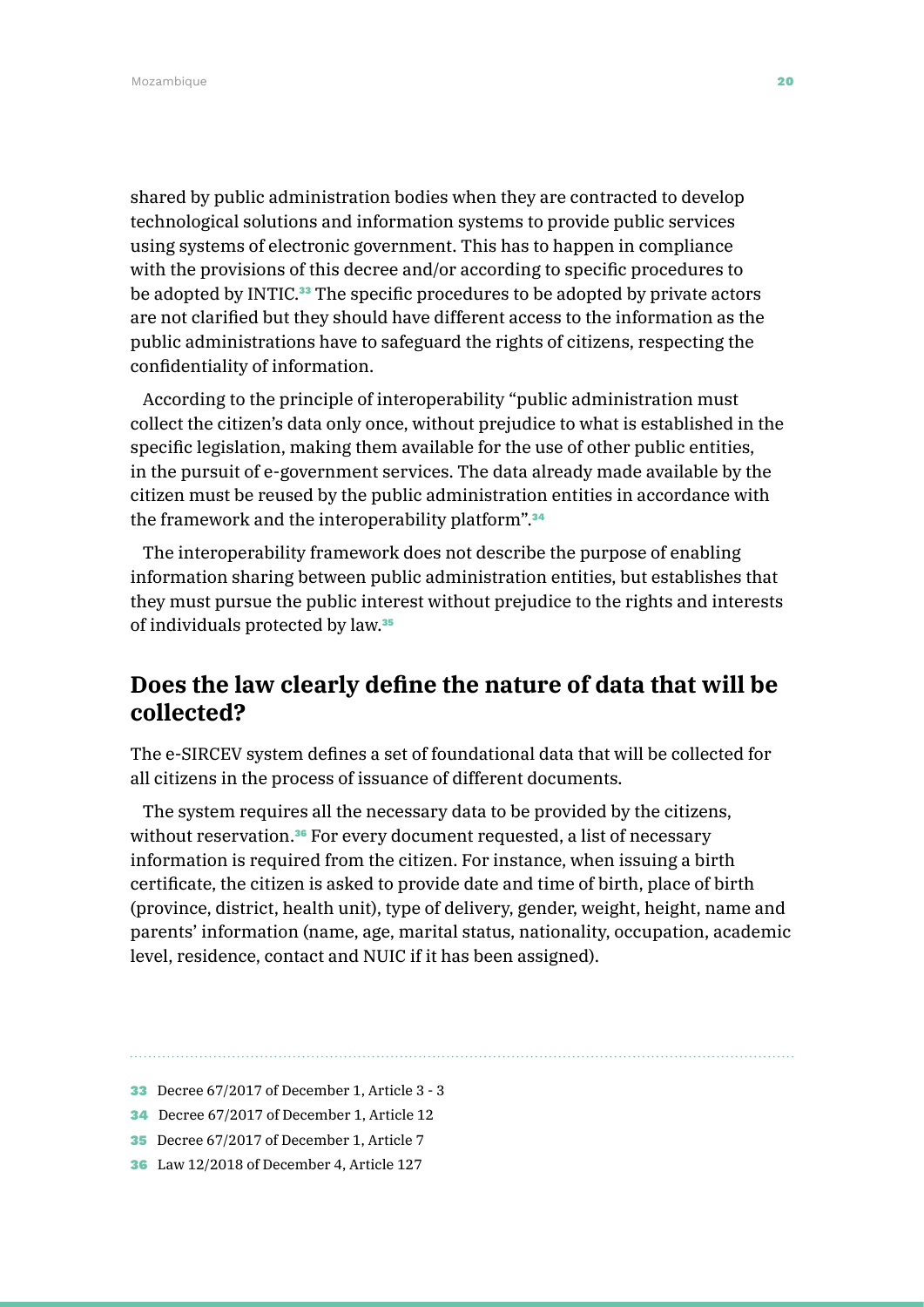### **Does the ID system provide adequate user notification mechanisms?**

The system does not notify the citizen if his or her data is used by public or private institutions, though it does inform them about the status of their registration requests, via text messages (SMS), e-mails and other electronic means.37 However, it is not clear how well this system is functioning, and it is only available to citizens who have access to mobile phones and/or the internet. Current statistics indicate that 65% of the population have access to a mobile phone and only 18% have access to the internet.<sup>38</sup>

The Code determines that notifications generated by the e-SIRCEV system include information about the digitised data related to births and deaths that occur in the health units and communities, and the attribution of a NUIC, even if the registered person does not yet have a name. The reported data is used to complete the records and to feed statistical and health information.<sup>39</sup>

The notifications generated on the e-SIRCEV system are produced by civil servants working in the registry, health care workers, administrative entities and other administrative authorities and others duly accredited by the National Director of Registries and Notaries.40 These accredited personnel collect the information in the health units across the country using the e-SIRCEV system.

With this information, the MJACR and Minister of Health can segregate different types of information, for example, know the number of births or deaths from a health unit, a district, or province. It is also possible to garner periodical global statistics about births and deaths, including the cause of death.

# **Do individuals have rights to access, confirmation, correction and opt out?**

Citizens and foreign nationals have the right to obtain all information about themselves from the data controller. They also have the option of rectifying, completing or changing the information registered. Individuals do not, however, have the right to opt out of the system, it is obligatory.<sup>41</sup>

The physical documentation of citizens' data will be kept in the respective

37 Law 12/2018, Article 18B - 4

<sup>38</sup> *<http://hootsuite.com/resources/digital-in-2018-emea>*, accessed 31/05/2021

<sup>39</sup> Law 12/2018 of December 4, Article 18B – 1 e 2

<sup>40</sup> Law 12/2018 of December 4, Article 18B – 3

<sup>41</sup> Law 12/2018, Article 1A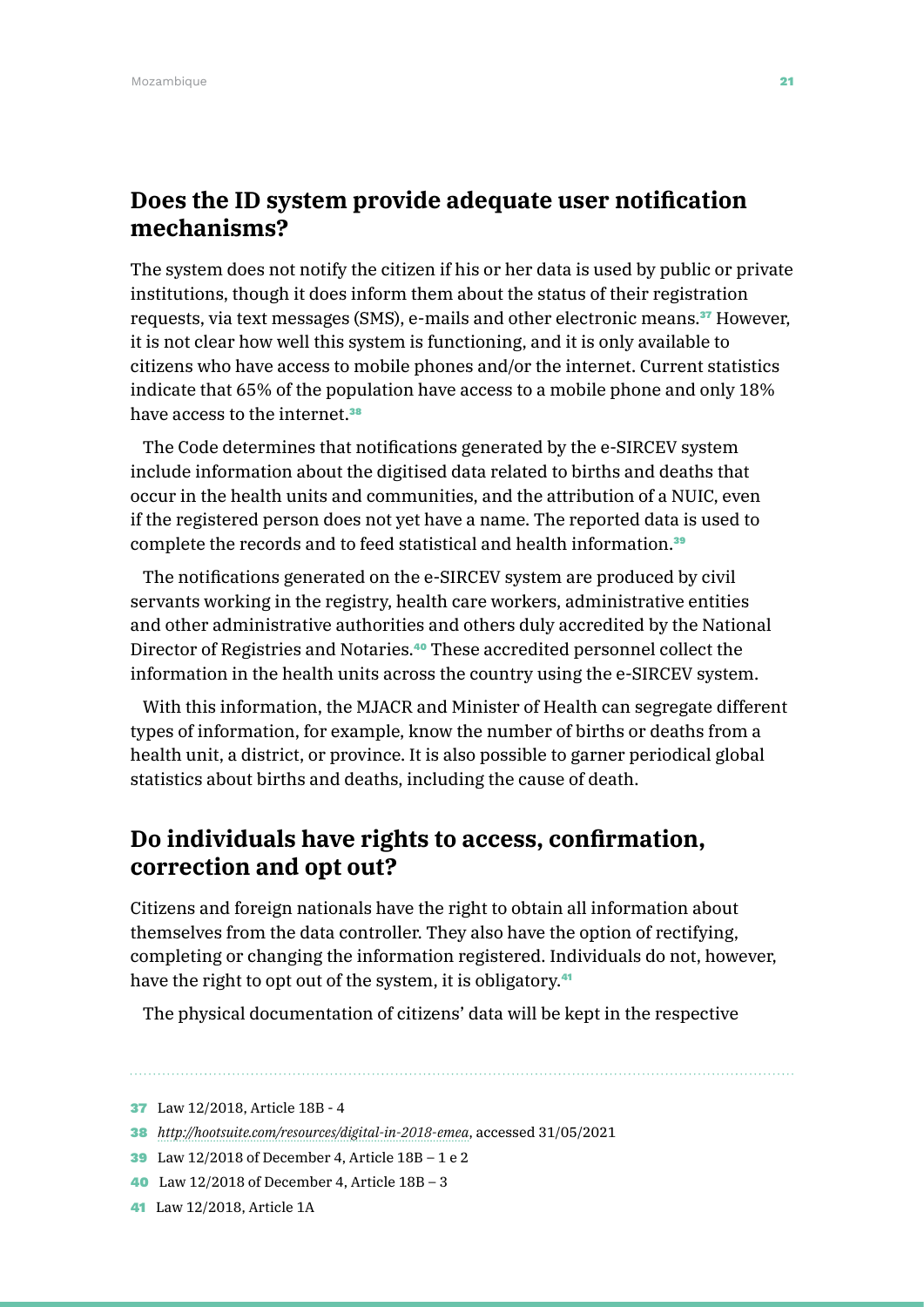registry to allow national citizens and foreign citizens to review them to give their consent to electronic registration. This documentation must remain unchanged, serving as a means of proof in case of contradiction of the electronic record. If the information presented is not accurate, a new record will be issued since the information is manually written in the conservatory books.42 Following the issue of a document by the e-SIRCEV system, the recipient has up to three months to request the registry to change his or her information free of charge. Requests for changes outside the defined period incur additional costs.<sup>43</sup>

As explained above, at this time the private sector does not have access to the system, and cannot access citizens' records.

#### 2.4 REDRESSAL MECHANISMS

# **Are there adequate civil and criminal redress mechanisms in place to deal with violations of their rights arising from the use of digital ID?**

The Code does not prescribe any avenues for redress in the case of violations or abuse of the law. However, Article 68 of the Electronic Transactions Law defines types of misuse and penalties for the misuse of information in the citizens' database by civil servants, with various fines or the application of a more severe penalty under criminal law.

The Law 3/2017 establishes the principles, general rules and the legal regime for Electronic Transactions in general, and e-commerce and e-government in particular, aiming to guarantee the protection and use of ICT. The e-SIRCEV system may be considered an e-government system since it deals with citizens' data and is used by a governmental body, therefore the provisions of Article 68 are applicable. This Article details all the criminal sanctions for illegal access, illegal interception, data interference resulting in damage or elimination or alteration, misuse of ICT equipment<sup>44</sup> and others. This shows the need for unifying legislation and regulations, as few ordinary citizens having a problem with the use of their data in the e-SIRCEV system would think of looking for information in a different law, or would have the means to search or access such a law.

Different aspects of digital ID in Mozambique are scattered across various existing legislation. In the process of creating a national foundational system, it is

<sup>42</sup> Law 12/2018 of December 4, Article 5

<sup>43</sup> Interview with Dr Rufaro Cashanje, IT at the first civil registry office, 11/05/2021

<sup>44</sup> Law 3/2017 of January 9, Article 67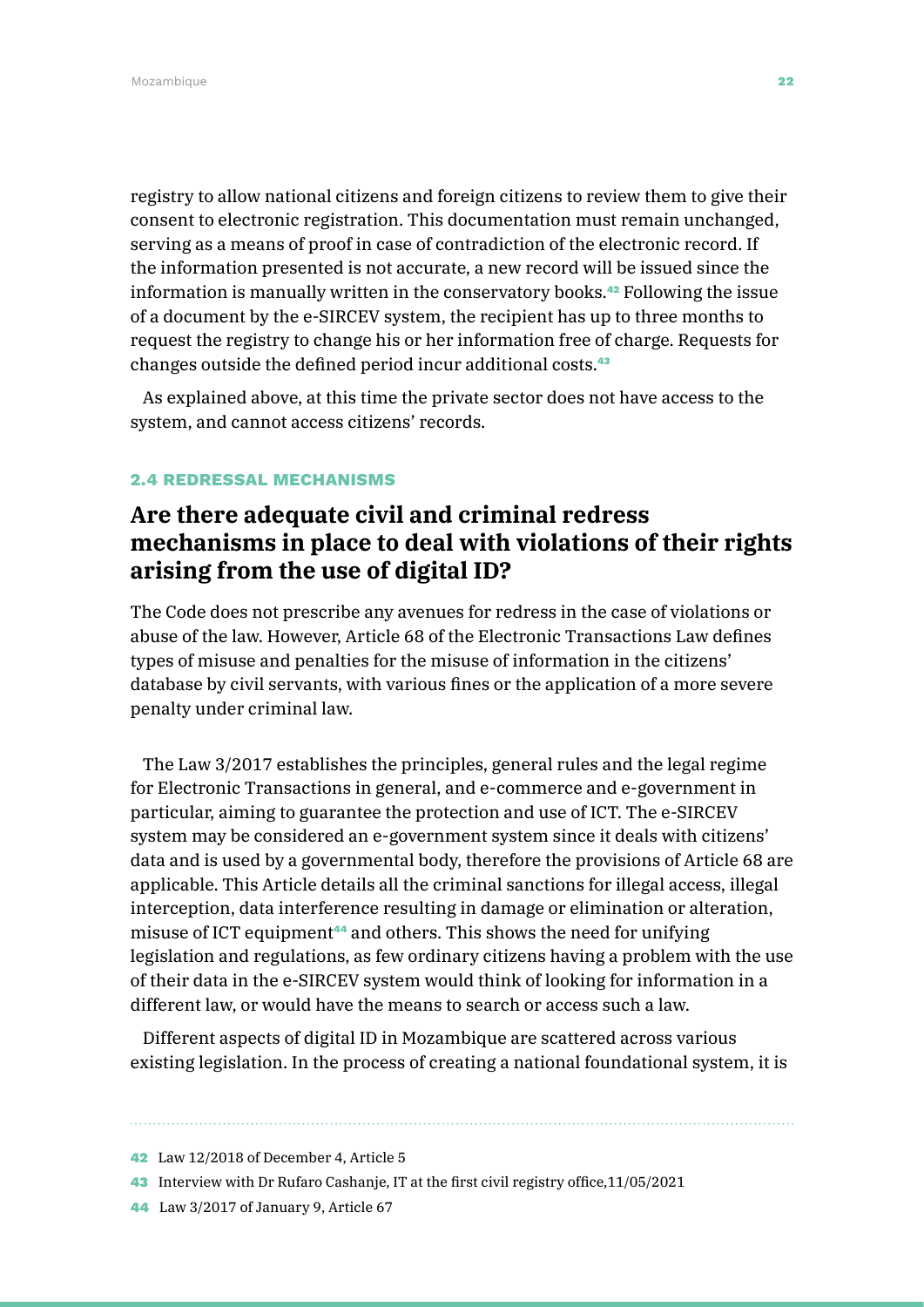important that there is a single law that includes all the necessary aspects for the creation and implementation of a national digital ID system.

#### 2.5 ACCOUNTABILITY

# **Is there an independent and adequate regulatory mechanism to ensure accountability of the administrator of the digital ID?**

There is no regulatory mechanism: the system is supervised by the National Directorate of Registries and Notaries (NDRN) under supervision of the MJACR. The Civil Register Code does not mention independent or watchdog bodies.

Public or private institutions are not allowed to access files, computer or database records for gathering information about personal data related to third parties, nor to transfer personal data from one to another computer file belonging to different services or institutions, except in cases arising from a legal diploma<sup>45</sup> or a judicial decision. The Civil Registry Code requires respect for personal and family privacy. The only body above the National Directorate is the ministry and there is no regulatory body for this sector, independent or otherwise, though there is an Ombudsman with no mandatory powers.

According to the principle of interoperability, public administration must collect a citizen's data only once, without prejudice to what is established in the specific legislation, making it available for the use of other public entities, in the pursuit of e-government services. The data already made available by the citizen must be reused by the public administration entities in accordance with the framework and the interoperability platform. This point on interoperability creates serious doubts about safeguards for citizens' data since any public administration body can share information in its possession.

To address the lack of coordination between different institutions regarding digital identity, INAGE is in the process of creating and formalising a Technical Council that will bring together all interested parties, such as the MCTES, MINT, MCT and their subordinate bodies<sup>46</sup>

To safeguard the digital rights of citizens in the use of ICT, civil society organisations, as well as private and academic organisations were consulted and involved in the preparation of some legislation, with emphasis on the National Cybersecurity Policy and Strategy.<sup>47</sup>

45 A legal diploma is a document that officially indicates a title, power, privilege or capacity of one or more individuals.

46 Interview with Eng. Sérgio Mapsanghane, INAGE, 23 March 2021

47 Interview with Ernesto Saul, MISA, 15 March2021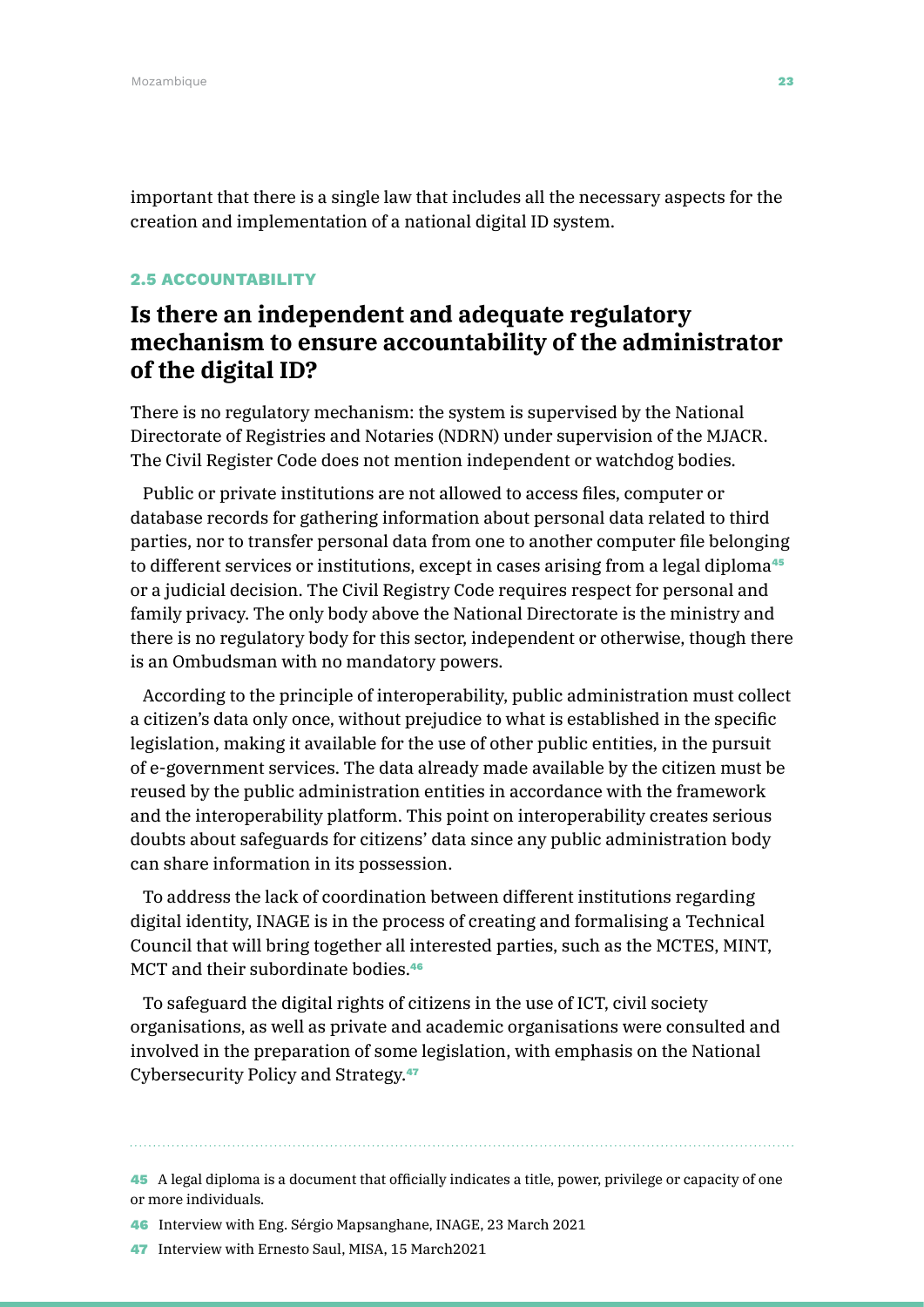#### 2.6 MISSION CREEP

## **Does the governing law explicitly specify the proposed purposes of the digital ID?**

The e-SIRCEV System does not explicitly cover the needs of a fully integrated digital ID system. It instead explicitly specifies the purpose of the Civil Registry Code.

The e-SIRCEV system is a starting point for a future national digital ID system. The clear definitions of its ambit of action would make it easy to detect signs of mission creep and contest them under established law. However, applying the interoperability framework creates serious doubts about safeguards for citizens' data, since any public administration bodies can share information in their possession.

In terms of the purpose of its creation and functionalities, the system has a legitimate goal to register and store the basic facts of citizen's lives such as birth, parentage, marriage, divorce, death, and others, as well as implementing a system that will improve the collection of vital statistics.<sup>48</sup> It is suitable for the purpose of its creation, namely the need to create a system aiming at giving notice of births, deaths and other vital events by electronic means. This law is foundational, since it deals with citizens' information at national level and citizens are obligated to register to have access to other services provided by the state.

Mozambique does not yet have a data protection law, though a draft is in preparation. The data protection law is expected to cover the limits of the mandates of each actor and therefore reduce the possibilities for mission creep.<sup>49</sup> This law should clearly define the role of the different actors involved in digital ID and safeguard the interest of citizens regarding the use of their personal data. The law must also create sanctioning mechanisms in case of misuse of stored citizens' information and access control measures.

Another problem resides in the excess of information collected for issuing documents. Some of the collected attributes are not present in the final document and the purpose of further use is not explicit in the code.

49 Interview with Eng. Sérgio Guivala, INTIC, 16 April 2021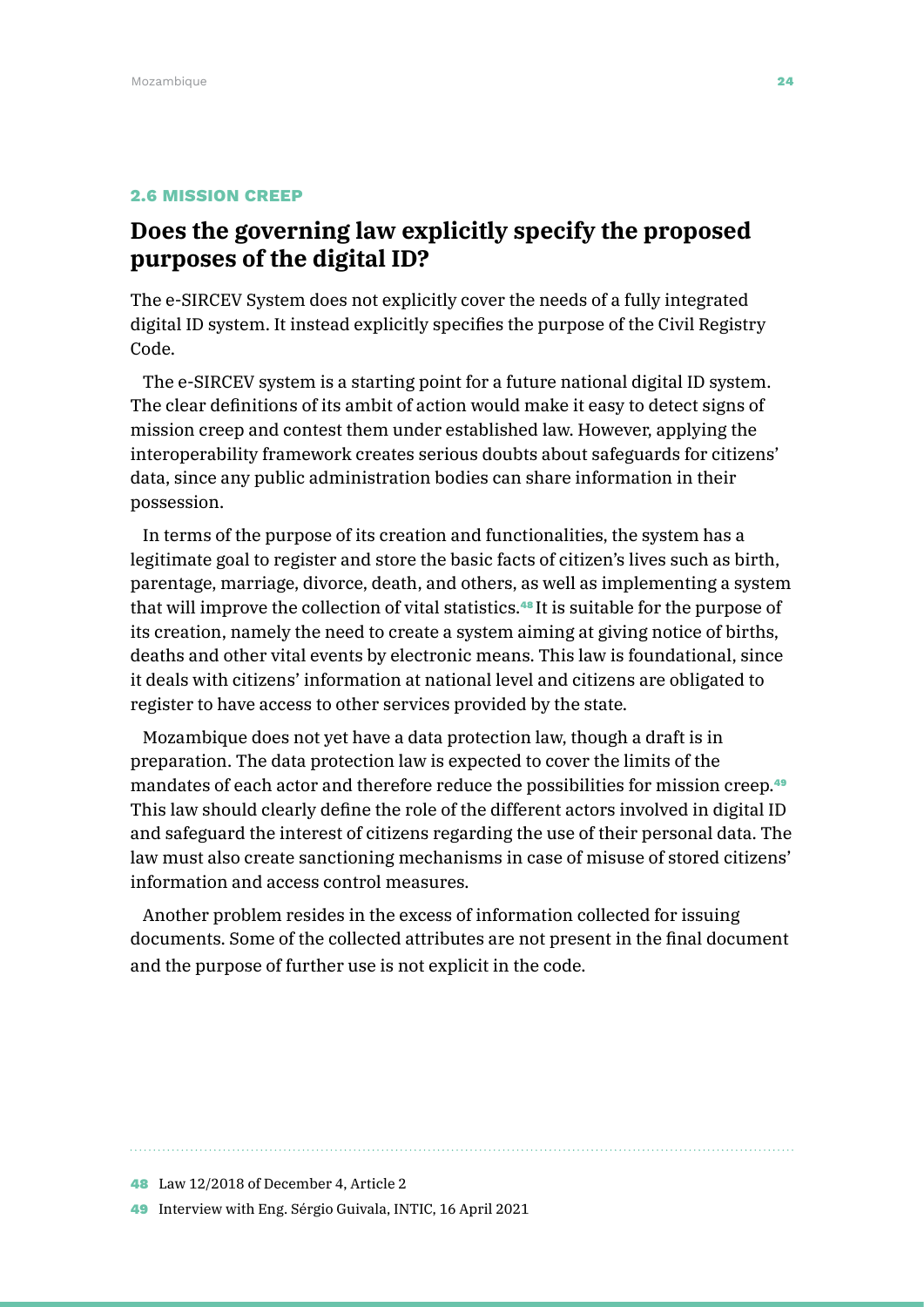# Rights-based tests

#### 3.1 NECESSITY AND PROPORTIONALITY

# **Are the privacy violations arising from the use of digital ID necessary and proportionate to achieve the legitimate aim?**

The collection and use of data defined in Article 1 of the Civil Registry Code specifies the steps in a citizen´s life that require registration, primarily: birth, parentage, adoption, marriage, other changes in status, attaining adulthood and death. The data would not necessarily all be included in a fully integrated ID system, but this is not yet discussed or defined.

The Civil Registry Code states that when issuing a document such as birth certificate, marriage certificate or death certificate, the citizen needs to provide all the required information for the documents. These details are stored on the e-SIRCEV database and can be used by other systems in MJACR or other governmental institutions. This follows from, the interoperability framework in Decree 67/2017 Article 11, stating that "Public Administration entities are required to share the data in their possession and to reuse the available data or collected by other State entities". However, the Code does not define how the interoperability with other public and private systems will work, nor the type of information these systems will require. The sharing of citizen information may violate their privacy since public administration entities are obligated to share data in their possession in pursuit of state activities.

At the moment, the e-SIRCEV is linked to the database of the Ministry of Health through an application programming interface (API) used to integrate different systems, to provide statistical data of births and deaths.

#### 3.2 DATA MINIMISATION

### **Are principles of data minimisation followed in the collection, use, and retention of personal data?**

When using the e-SIRCEV system, large amounts of information, such as name, address, gender, date of birth, parents' names and NUIC are collected, used and stored to register birth, deaths and other vital information as defined in the Code. Much of this information may remain unused and does not appear in the documents.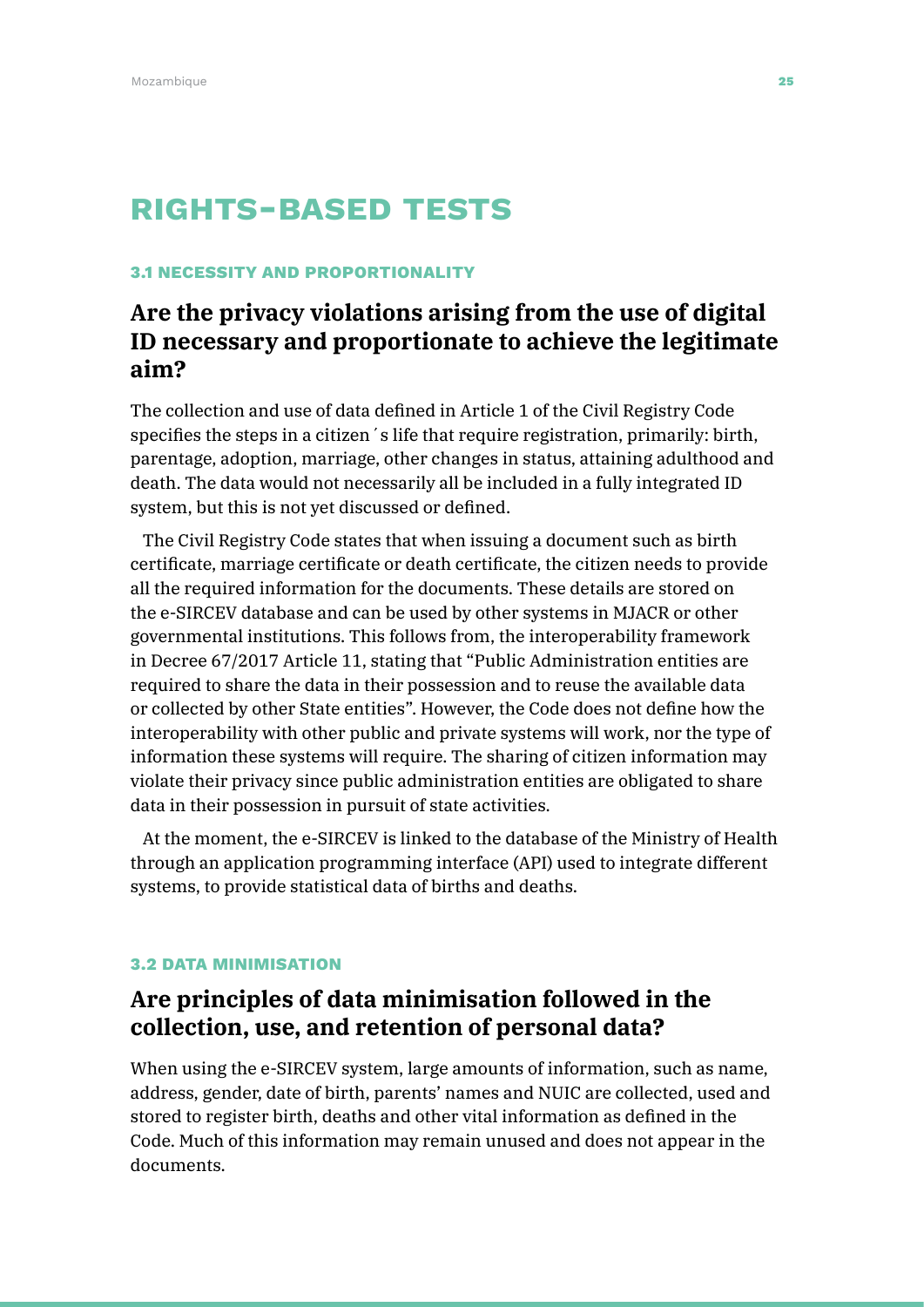The minimisation of information collected when issuing different documents using the e-SIRCEV system is not observed. According to the Code, all necessary information is collected even if it is not included in the final documents. It is also not clear in the Code what the purpose is of some information collected, such as the academic level of the child's parents, in the act of issuing birth certificates.

This information, once collected, may be shared and used on other public or private systems according to the interoperability framework, and there is no clear definition of the purpose of uses that differ from the initial purpose for which it was collected. This raises questions regarding the privacy of citizens, as they are not aware of any subsequent use of their information.

#### 3.3 ACCESS CONTROL

# **Are there protections in place to limit access to the digital trail of personally identifiable information created through the use of digital ID by both state and private actors?**

The Civil Registry Code was designed to be used by the National Directorate of Registries and Notaries and limits access to the citizen database by private institutions. Public institutions will be able to access the information when the interoperability framework is implemented.

There is no clear legislation that deals with protections related to digital ID. However, there are some definitions in Decree 67/2017 (December 1) that regulate the interoperability framework, but which are still to be implemented by INTIC and INAGE.

The Constitution of the Republic of Mozambique provides that no public or private institutions are allowed to access files, computer records or databases for knowledge of personal data relating to third parties, nor to transfer personal data from one to another computer file belonging to different services or institutions, except in cases established by law or by court decision.<sup>50</sup>

In accordance with the principle of interoperability, public administration data must comply with the law and cannot be used to pursue purposes other than those assigned.51 The e-government must ensure the integrity of the data

<sup>50</sup> *Constituição da República*, Article 71 to 73

<sup>51</sup> Decree 67/2017 of December 1, Article 5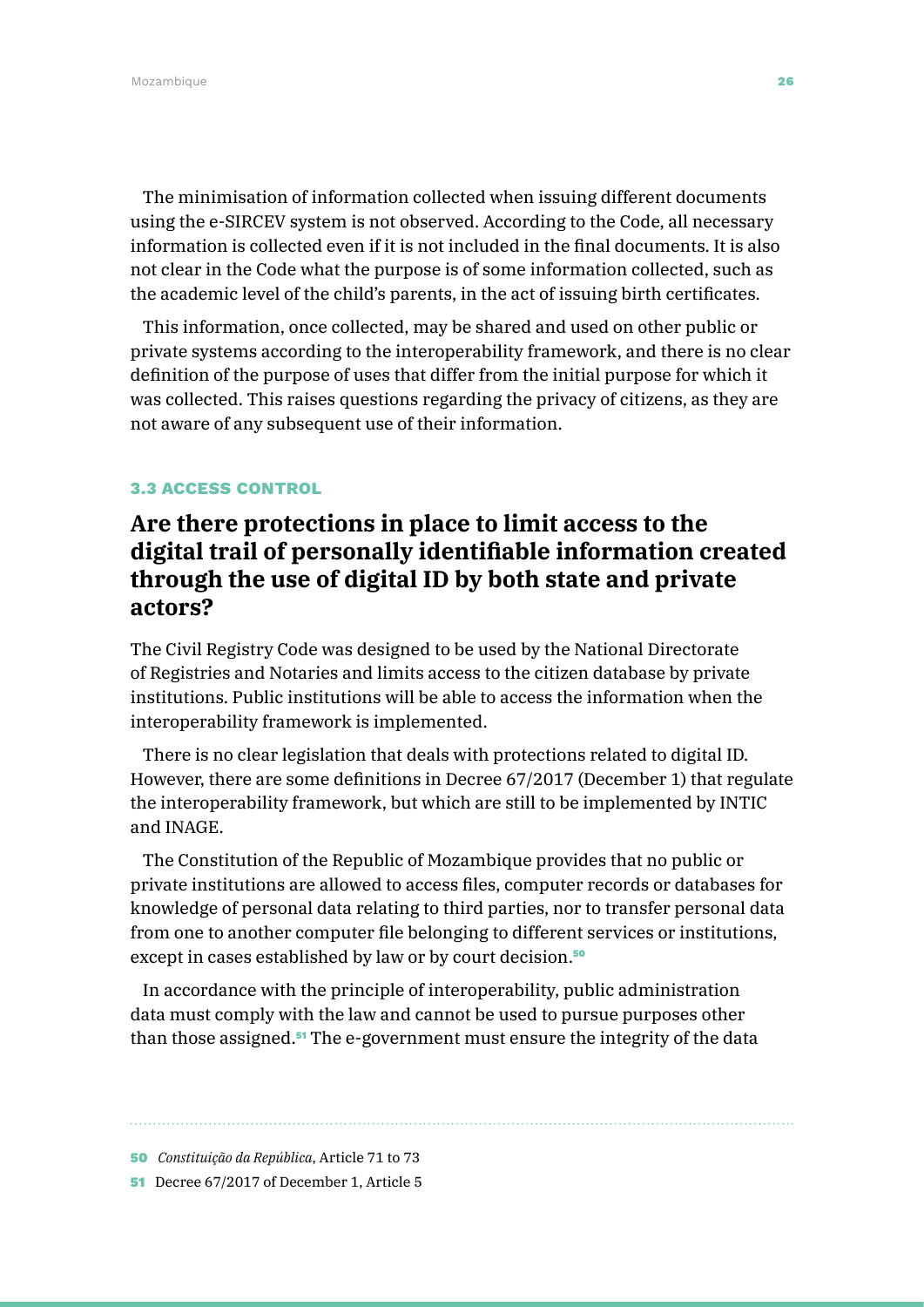and that it cannot be altered, unless by persons authorised by law.<sup>52</sup> The public administration must collect citizens' data only once, without prejudice to what is established in the specific legislation, making it available for the use of other public entities, in the pursuit of e-government services.

Biometric information is not yet in use for ID purposes, though digital fingerprinting is part of the process for receiving an ID card issued by the Ministry of Home Affairs.<sup>53</sup>

#### 3.4 EXCLUSIONS

### **Are there adequate mechanisms to ensure that the adoption of digital ID does not lead to exclusion or restriction of access to entitlements or services?**

There are no concrete mechanisms to prevent exclusion. At the moment, the main objective is to increase the percentage of births and deaths that are legally registered, either manually or digitally. The country is not yet adequately provided with digital points of access, so manual registrations will continue for some time to come, particularly in rural areas. The issue of digital access to other public services has not yet arisen, but digital access will be a major challenge to implement universally, considering Mozambique's geographic and socioeconomic context, as outlined in the Introduction.

In addition, the lack of electricity in remote areas alone will be a constraint in terms of guaranteeing digital access, while system failures or power cuts are not uncommon, especially in the rainy season. This probably means that there will be some ongoing system of parallel registration, and also means that the public services will not be able to abandon their existing manual systems to ensure they can comply with the Constitutional injunction to guarantee access to records. This means that the physical records kept manually will continue to exist, since this information is kept in the respective conservatory, unchanged, and serves as evidence of a citizen´s status.54 To overcome these restrictions, the e-SIRCEV system has introduced the possibility of access without internet access, using USSD,<sup>55</sup> thus making it possible to collect information offline. After connecting to the internet, the data is updated.<sup>56</sup>

55 Unstructured Supplementary Service Data (USSD), for instance \*123#

56 Interview with Dr Rufaro Cashanje, IT at the first civil registry office,11/05/2021

<sup>52</sup> Decree 67/2017 of December 1, Article 8

<sup>53</sup> Decree 11/2008 of April 29, Article 1

<sup>54</sup> Law 12/2018 of December 4, Article 5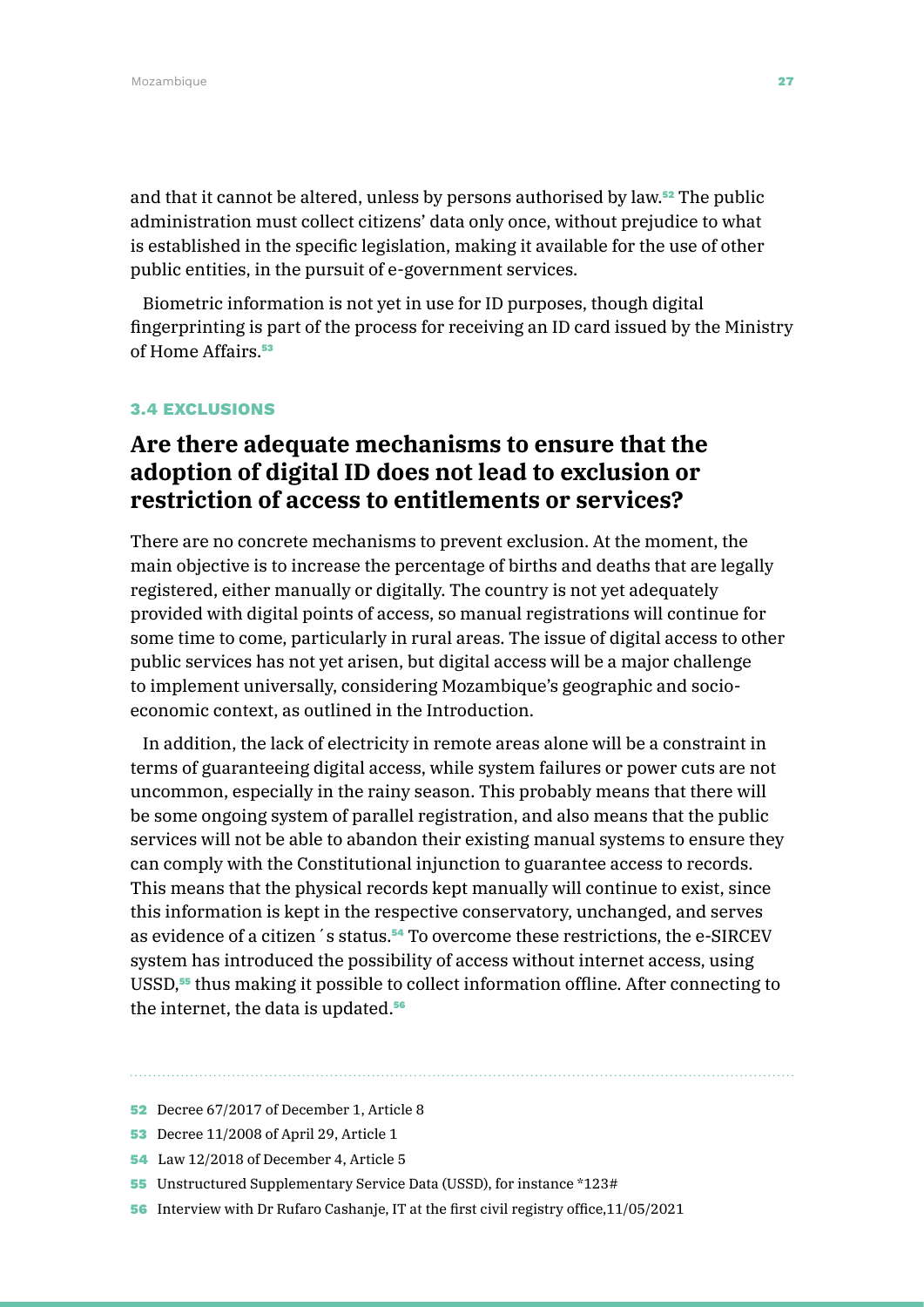Mozambique **28 anistes de la componentat de la componentat de la componentat de la componentat de la componenta** 

At this stage there are no severe consequences arising from being excluded from a digital ID system, because the interoperable system does not yet exist. Therefore, there is theoretical equality of access – all citizens currently need to register in different systems, for birth certificates (which now come with a NUIC) and register separately for an ID card for identification purposes. However, if these documents are lost, the voter cards issued at election time, and cards confirming a tax number, are also generally accepted, though people who work in the large informal sector do not generally want or need tax numbers.

However, it is clear that citizens who live in remote areas are more at risk of exclusion than others, as they have to travel further, and possibly a number of times, to complete the registration, and thus, bear higher costs. Costs, though they are nominal, can also be a problem for the urban poor. Another recurring difficulty that results in exclusion of various kinds is that of citizens having to abandon their homes in a hurry due to cyclones, armed conflict and other problems. During such times, they often lose their documents and identity cards as well as their other belongings. This problem is partially resolved by the work of mobile brigades that can issue new digital ID cards on the spot.

As a result of natural disasters, armed conflicts or other problems that affect, physical information stored in public institutions such as registries can be lost or destroyed. This is a very serious problem, but the introduction of e-SIRCEV will assist the preservation of citizen information, as it is stored digitally. This type of emergency problem obviously prejudices citizens as well as the authorities, but cannot be called exclusion because the problem does not arise from a decision or act on the part of the authorities.

#### 3.5 MANDATORY USE

## **In case enrolment and use of digital ID are made mandatory, are there any valid legal grounds for doing so?**

Civil registration is mandatory, fixed by law in the Civil Registry Code. As already stated, however, there is not yet a complete law on the use of a digital ID, and the question has not yet arisen. The first target is to define and implement the universal use of the NUIC.

When existing identity cards are used, such as the digital voter cards issued for voting in national and local elections, other options can normally be used. The Electoral Law also allows other forms of identification, including a driver's license or simply two witnesses.

Currently all the country´s physical records, except those from the provinces of Cabo Delgado and Sofala, are digitalised and can be accessed from any part of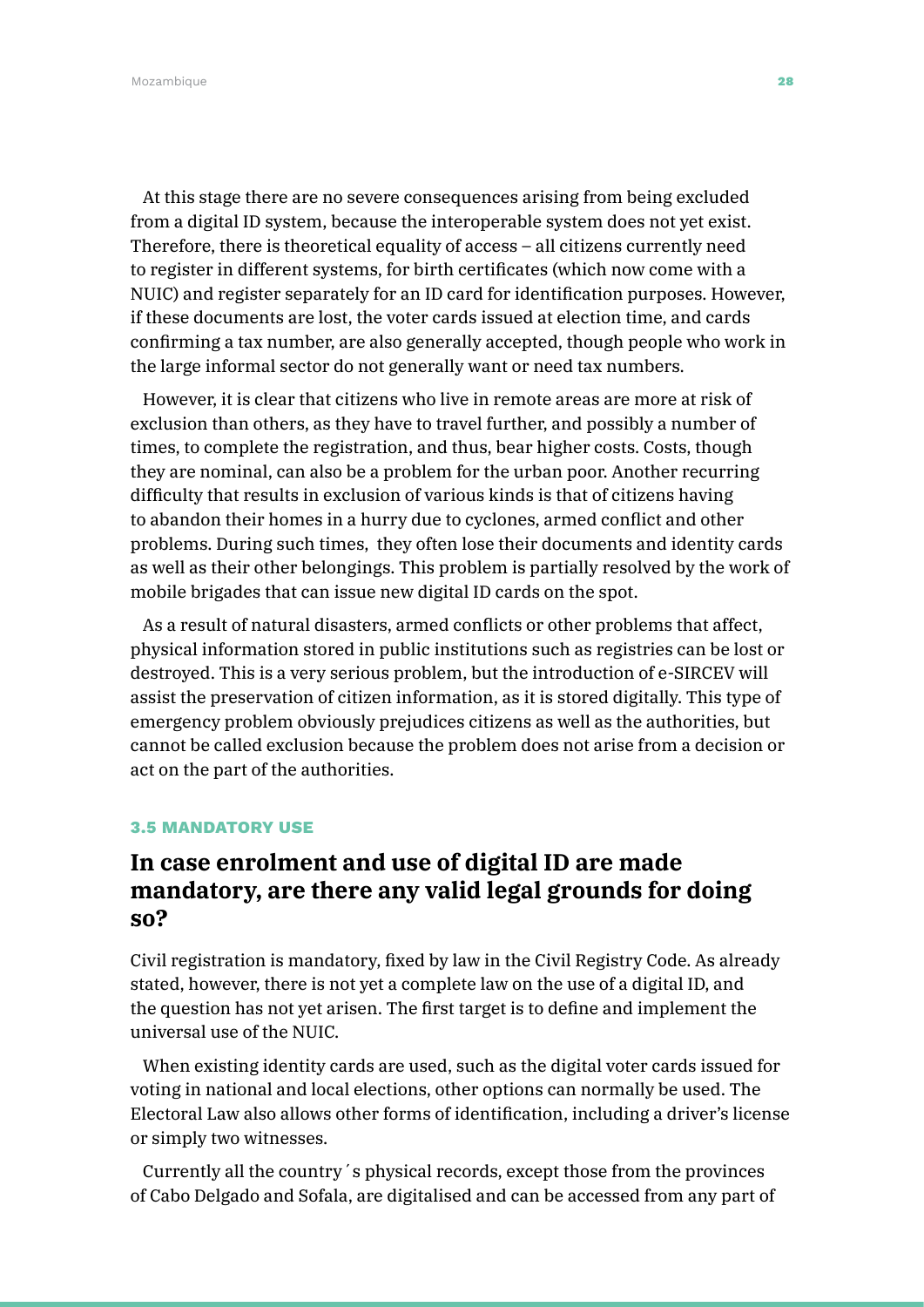the country, making it easier, fast and secure for the citizen to have the desired documents<sup>57</sup>.

57 Interview with Dr Rufaro Cashanje, IT at the first civil registry office, 11/05/2021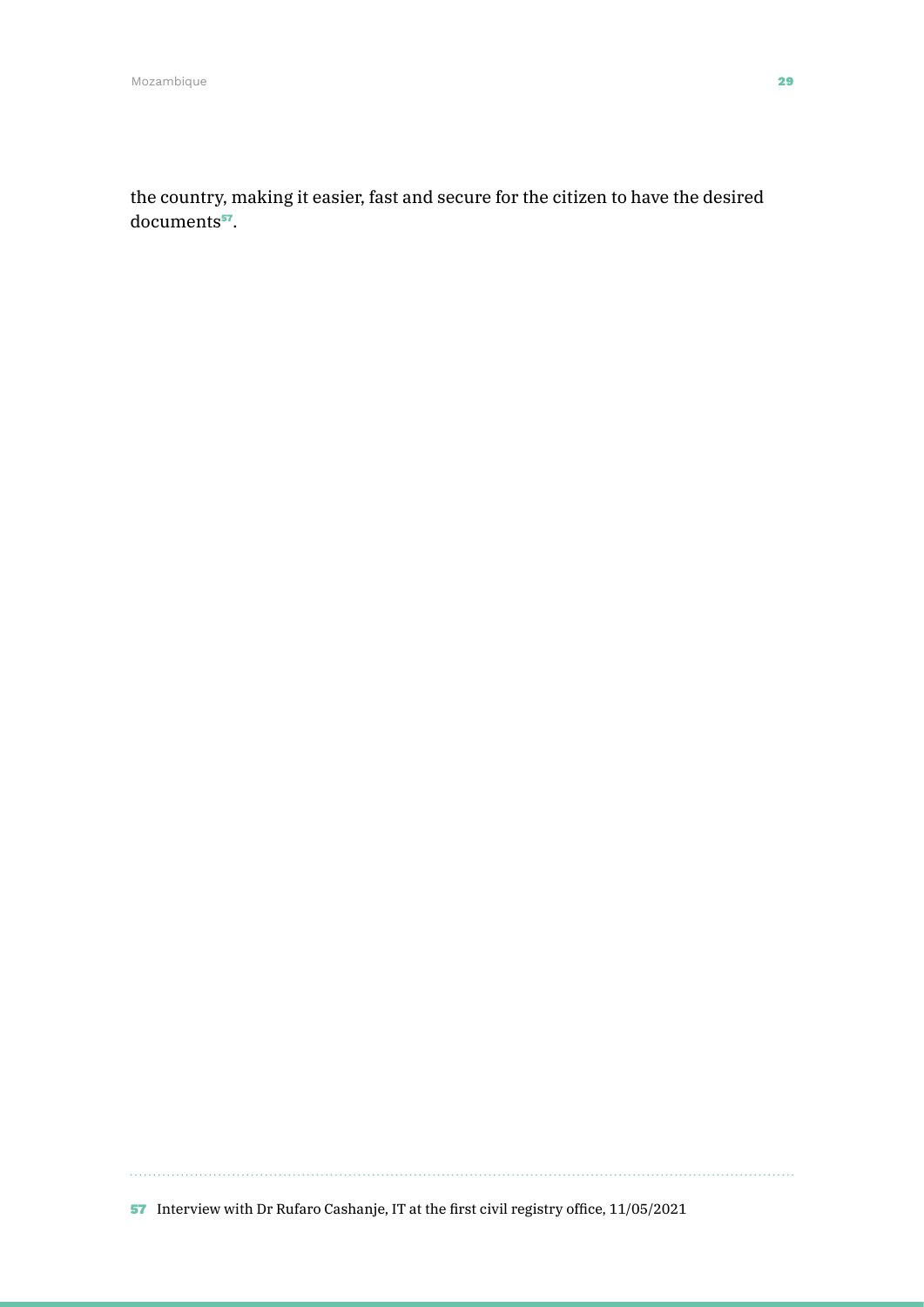# Risk-based tests

#### 4.1 RISK ASSESSMENT

# **Are decisions regarding the legitimacy of uses, benefits of using digital ID, and their impact on individual rights informed by risk assessment?**

We have no knowledge or evidence of risk assessment being done prior to the laws and regulations being drafted or approved. The Civil Registry law provides that e-SIRCEV system aims to create interoperability mechanisms with other governmental sectors<sup>58</sup> using the NUIC.

When the interoperability framework is fully operational, data sharing between the different state systems may be a problem, as the definition of responsibility of the institutions that will make use of the shared data is not clear.

The e-SIRCEV system was designed based on an operational system from Uganda. In 2016, a pilot of the functionality of the system was carried out in Magude district, Maputo Province. The report of this pilot is available in the MJACR but special clearance is required to access it.<sup>59</sup> This suggests a lack of transparency from the MJACR. This kind of information should be in the public domain for any citizen to access.

#### 4.2 DIFFERENTIATED APPROACHES TO RISK

### **Do the laws and regulations envisage a differentiated approach to governing uses of digital ID, based on the risks it entails?**

Governance of the use of digital ID for multiple digital activities has not yet arisen because, as explained earlier, there is not yet a complete and interoperable digital ID system legislated for and in operation.

There are various processes underway which are directly or indirectly related to digital ID issues, including a data protection law in preparation by the INTIC, but the processes are not yet unified. Mozambique has already ratified both the African Union Convention on Cybersecurity and the Protection of Personal Data

58 Law 12/2018, Article 2 - d)

59 Interview with Dr Rufaro Cashanje, IT at the first civil registry office, 11/05/2021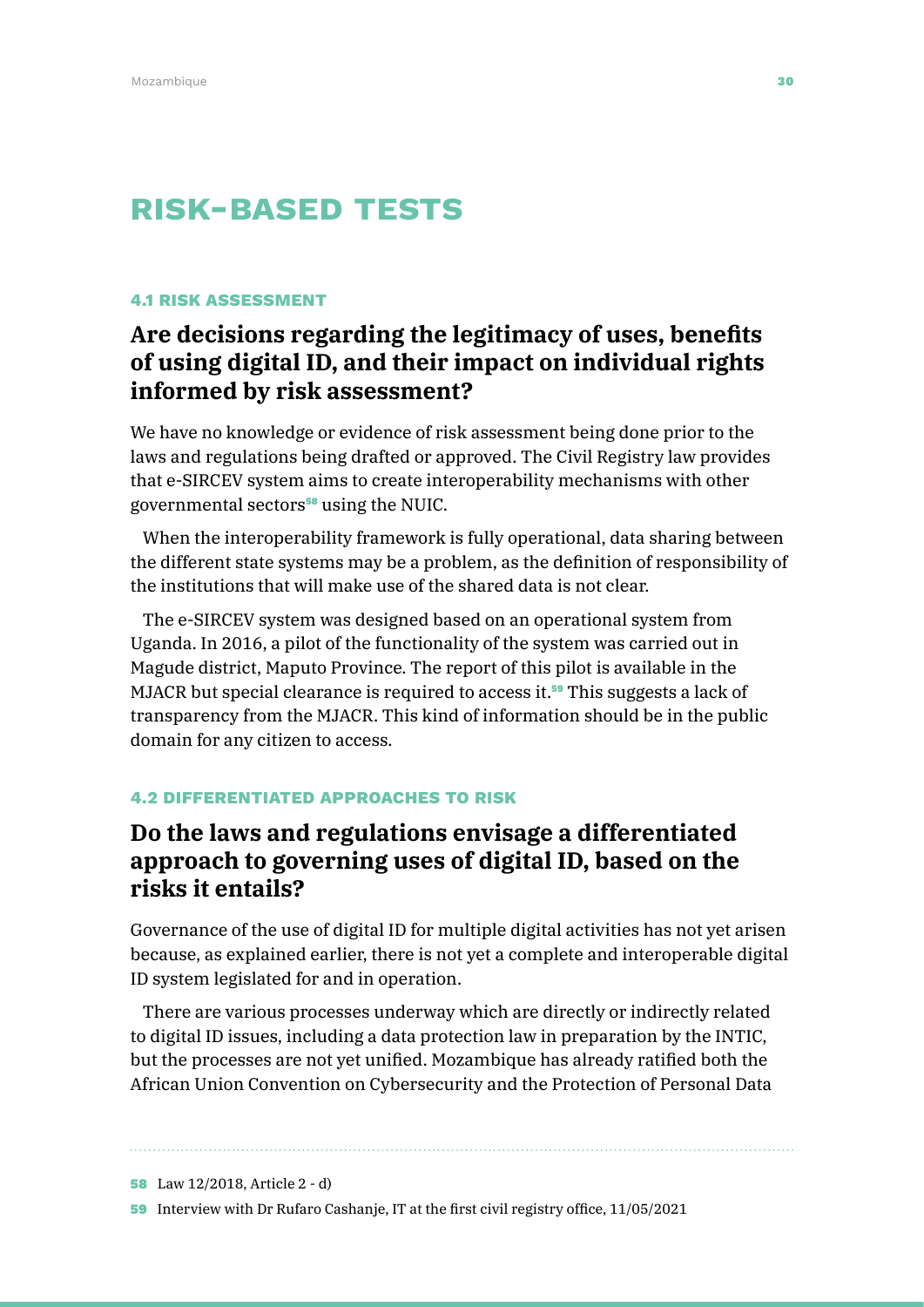(through the Resolution no. 5/2019) which was adopted by AU Heads of State and Government in 2014, and the Budapest Convention on Cybercrime.<sup>60</sup> MCTES is currently leading processes to achieve approval of a number of important documents, including the Cybersecurity Policy and National Cybersecurity Strategy; and the Regulation on Internet Use.

#### 4.3 PROPORTIONALITY

# **Does the law on digital ID envisage governance, which is proportional to the likelihood and severity of the possible risks of its use?**

Currently, there is inadequate or no independent governance in this area. The existing laws and regulations are based on internal sectoral supervision and decision-taking, and in some cases the ICT or telecoms regulators, which are not independent bodies. ICT policies and strategies under discussion make some provision for external participation in boards and councils, making it possible to discuss and receive inputs from private institutions and civil society organisations.<sup>61</sup> However, to date the legislation to govern the creation of these bodies and define their nature and competencies has not been published or approved. It is therefore too soon to say whether they will be independent. However, MISA Mozambique led a group composed of civil society organisations, academia and private organisations, which organised meetings with the MCTES and the Assembly of the Republic to discuss aspects related to safeguarding the rights of citizens in the preparation of different legislation around digital identity.<sup>62</sup>

#### 4.4 RESPONSE TO RISKS

### **In cases of demonstrable high risk from uses of digital ID, are there mechanisms in place to prohibit or restrict the use?**

There are currently no known risk mitigation mechanisms in place. They will need to be defined in a new law or in the competencies of the regulator.

The National Cybersecurity Policy and its respective Strategy are being

<sup>60</sup> Interview with Dr Constantino Sotomane, National Director of ICT at MCTES, 26/02/2021

<sup>61</sup> Interview with Ernesto Saul, MISA Mozambique, 15/03/2021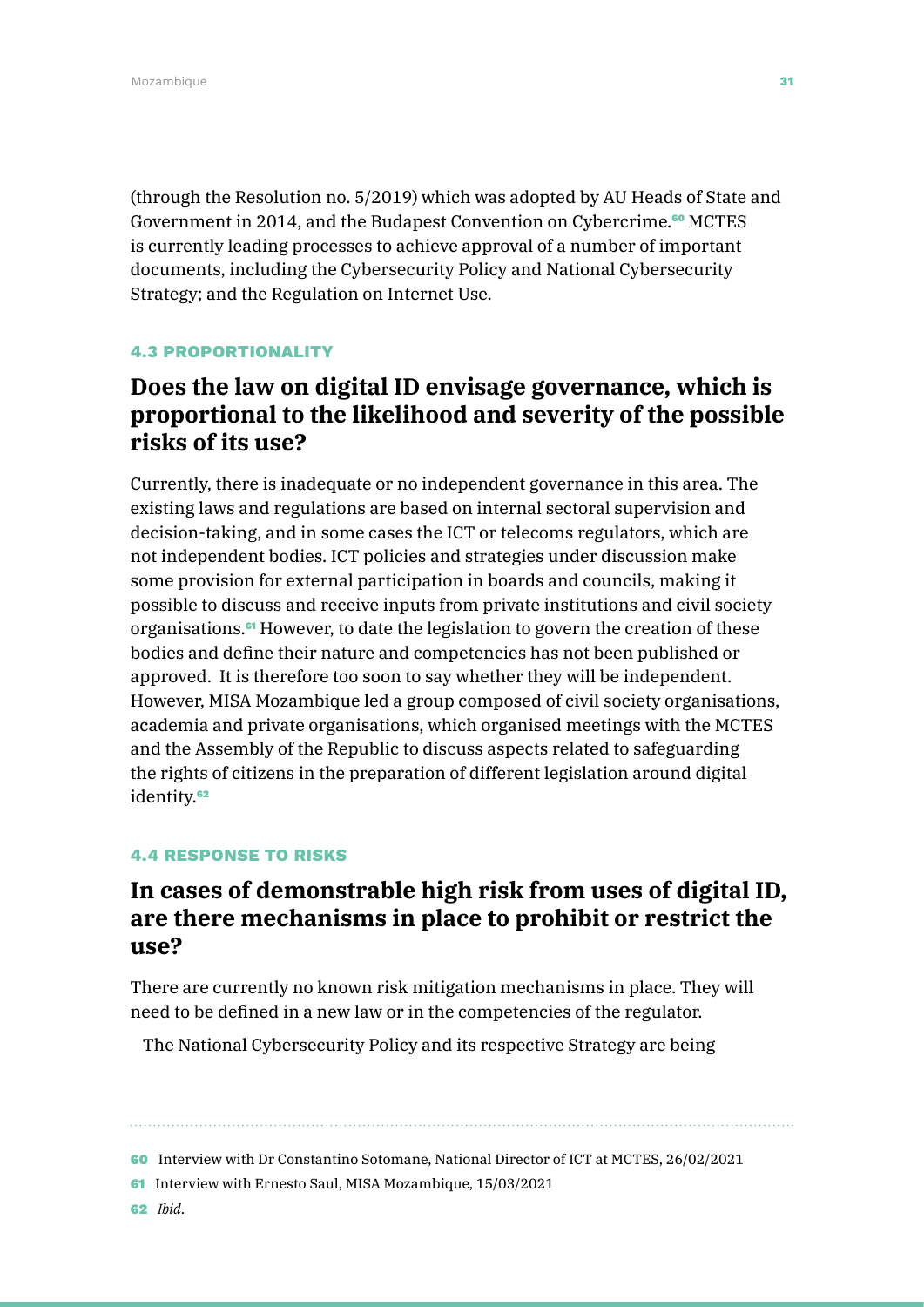prepared by INTIC with support from INCM. They detail the needs and processes for implementing a cybersecurity environment in the country, focusing on a risk-based approach in assessing responses to cyber threats and risks, ensuring cybersecurity in Mozambique.

In the preparation of these documents, different sectors were consulted, including governmental institutions, private sector, academia and civil society, to harmonise and make sure that all necessary aspects were considered. After the consulting process, these documents will be subject to government approval and implementation.<sup>63</sup>

63 Interview with Dr Constantino Sotomane, National Director of ICT at MCTES, 26/2/2021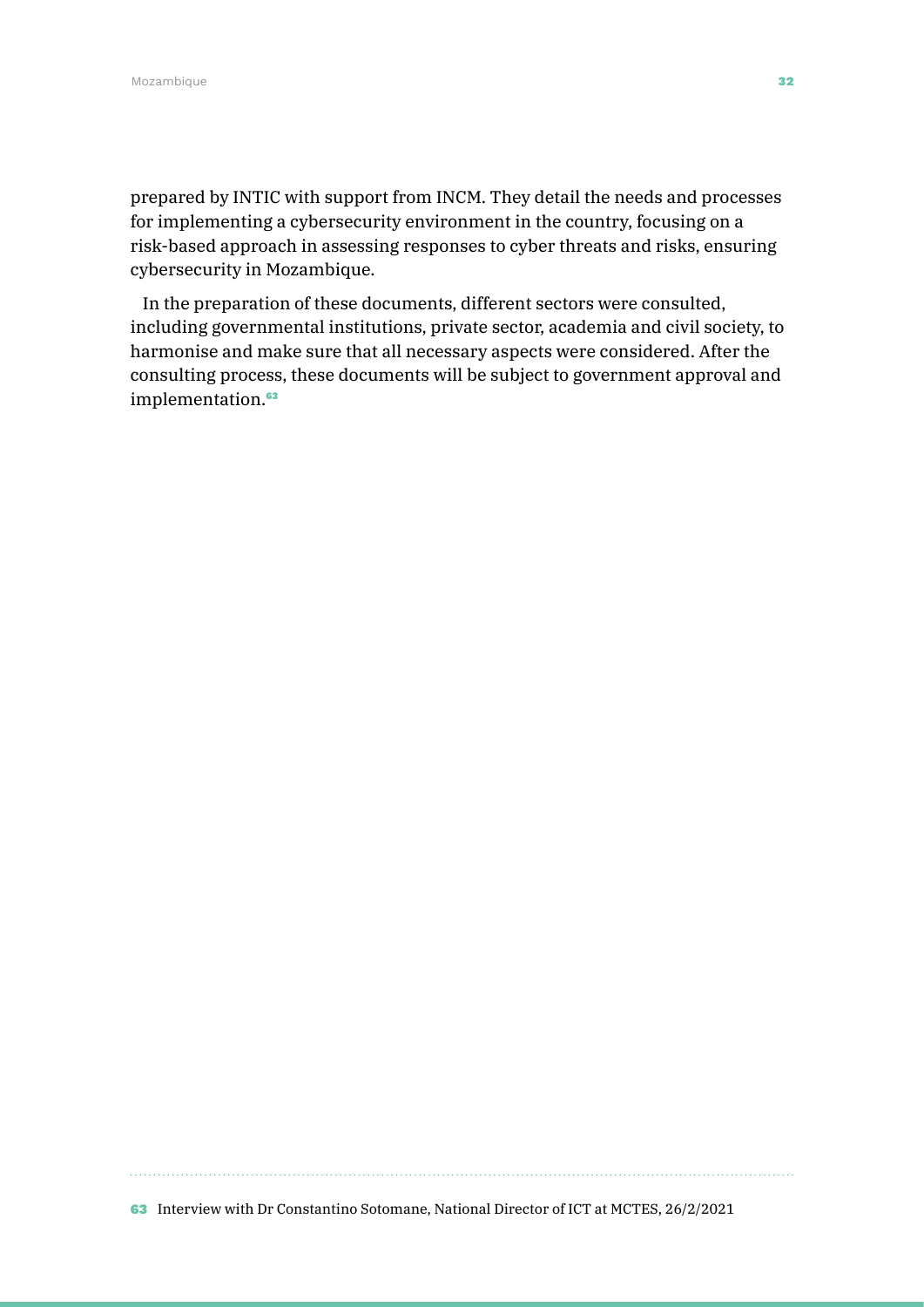# **CONCLUSION**

Mozambique does not yet have a fully integrated foundational digital ID system, nor does it have complete legislation on the protection of personal data.

This research into the legislation, complemented by interviews, shows that the main actors are fully aware of the need to progress in implementing a national digital ID system. Similarly, some steps are being taken and are already visible in the creation of digital systems and the development of relevant laws and regulations.

It is evident that existing laws and decrees approved for the various sectors already include general statements about procedures for interoperability. However, in practice these statements are for the future, as detailed procedures are still lacking and functioning interoperability systems are practically nonexistent.

Application of the evaluation framework shows that the e-SIRCEV system can develop into the basis of an integrated digital ID system, and already meets some of the concerns of this framework, but that the process has only just begun. The framework also helps to highlight the need for a deeper discussion of issues of rights and risks during the ongoing discussions and development of strategy, plans and legislation.

Improved coordination to facilitate discussions among the three main ministries currently involved is essential. It is clear that there has to be alignment or integration between the e-SIRCEV system and the existing system for issuing ID cards. In the terms of the Decree defining the NUIC, the ministry that supervises ICTs is defined as the lead coordinator among the main actors, and this definition is still valid.

Relevant issues already coming under discussion during the finalisation of the Cybersecurity Policy and National Cybersecurity Strategy include the need to:

- consider other countries´ experiences regarding the structuring of a lead or central organisation such as a central ID authority;
- investigate the patchwork of existing legislation and the competencies of the various bodies to be revised, possibly producing a single law and harmonising the existing legislation accordingly; and
- involve other sectors in the discussions and potentially in some kind of consultative or oversight group.

The need for independent regulators is being raised in current media debates, most immediately around a current government proposal to establish a media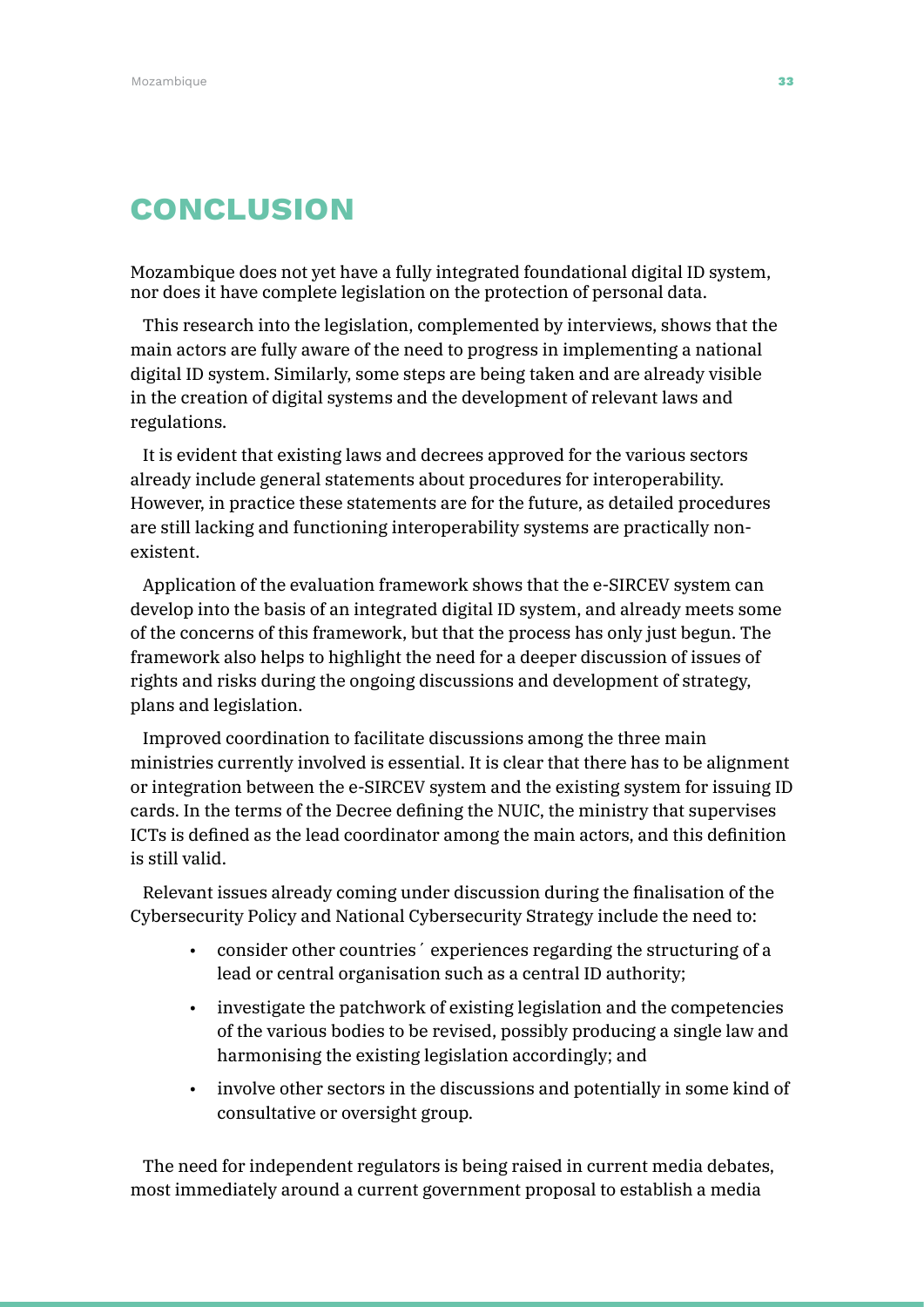Mozambique **34 °C anno 2010, a compositor de la compositor de la compositor de la compositor de la compositor de l** 

regulator. Like the others referenced in this document, the media regulator would have some forms of administrative autonomy but be supervised by a ministry or government institution that decides policies. Having an autonomous institution that is not subordinated to a public governmental body would facilitate the inspection and regulation of issues related to ICT or telecommunications, for instance.

Due to the existence of many actors, coordination and leadership must establish a holistic vision of the future digital ID system and deepen the joint thinking about its goals, citizen rights, risk mitigation issues, the dangers of exclusion, practical implementation questions, and so on. There remains a risk that each actor ends up advancing in its specific sector, without having the opportunity to think through the strategic vision and the challenges and practicalities of implementation.

The bottom line is that while all the actors are thinking about what their sectors need to do technologically, legally and organisationally, and are working on digitalisation-related activities, the existing legislation does not include a specific law about digital ID other than the 2010 Decree on creating the NUIC. At the same time, several of the laws and regulations and other instruments that are new or in preparation will be of considerable help when the actual digital ID work begins. At the same time, the competencies of some of the institutions may need revision to eliminate overlap or duplication, and possible conflicts of interest.

Finally, the digital ID needs to move higher up the government agenda, and there are expectations for this to happen. A World Bank team has been working with the Government of Mozambique to prepare a program called *ID4D - Identification for Development*. A preliminary analysis was made in 2019, but the work planned for 2020 could not be carried out due to the Covid-19 pandemic. It is expected to be resumed in the near future. Additional named partners in the work so far include the Bill and Melinda Gates Foundation, the Australian Government and the Omidyar Network. The initial analysis, like our research, recognised that there is a long way to go, but that progress has been made.

Recommendations for different stakeholders include:

#### **For civil society:**

- The framework concepts should be made available to other interested parties in the public, private and civil society sectors to inform their engagement in consultative processes or to demand greater consultation.
- Civil society organisations should press for future legislation in this area to be submitted to Parliament for debate and approval rather than approved by Decrees.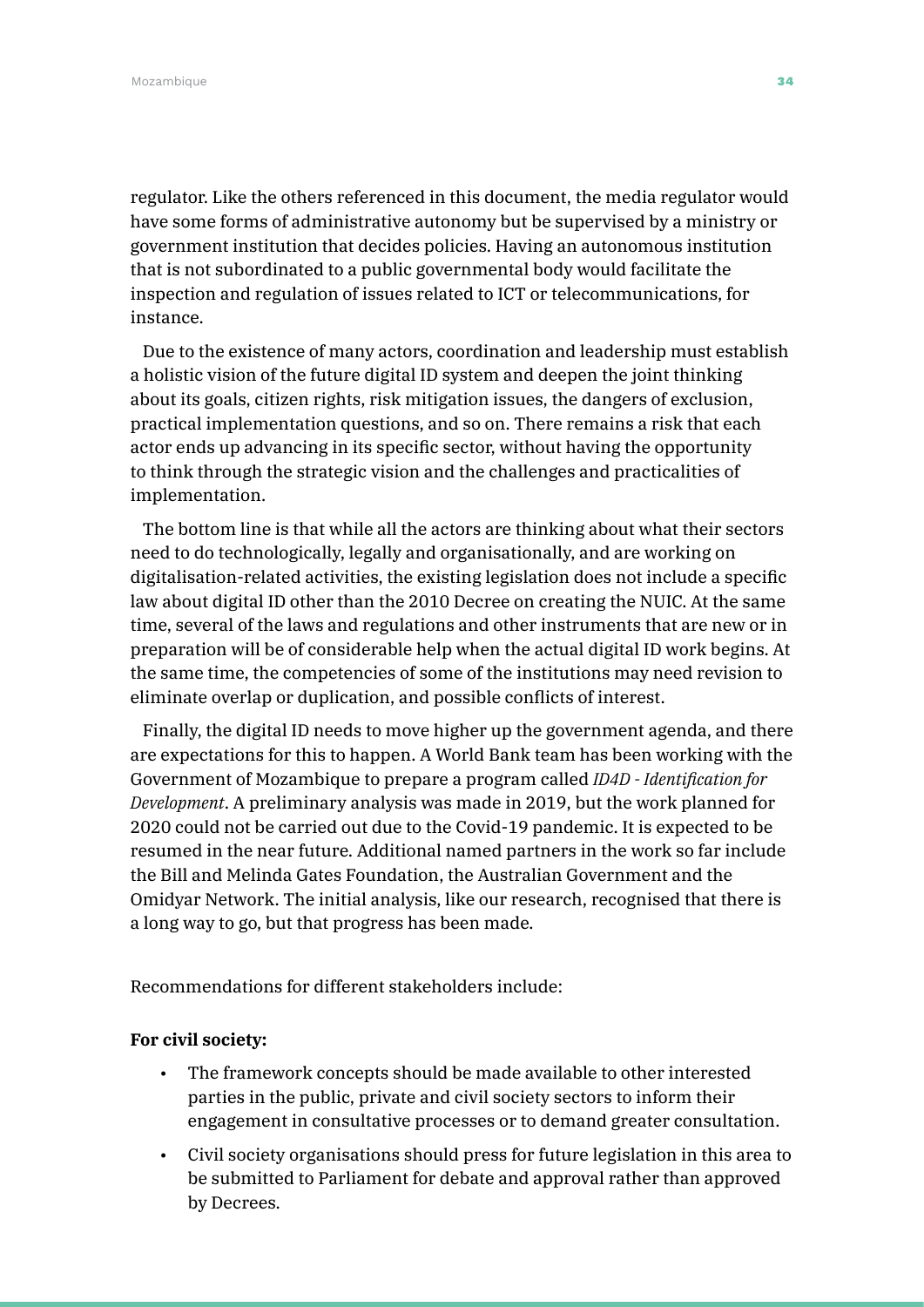• Civil society organisations should press for the independence of regulatory bodies in the areas of ICTs, telecommunications, e-government and digital ID systems.

#### **For policymakers:**

- Steps should be taken to ensure that the actors involved in discussing and planning digital ID activities in Mozambique have access to the evaluation framework, so that the ideas and approaches contained in it can be considered before policies and legislation are formalised.
- Public consultations, including with the private sector and civil society, should be instituted to facilitate debating legislation on digital ID, and contributions should be solicited; legislation should be submitted to Parliament for approval.
- Coordination procedures and the definitions of the roles of the three main actors should be updated, and the possible establishment of a single Digital ID Authority should be considered.
- Results obtained and the experiences of other countries should be analysed to enrich the national debates and define best practices.
- Government must ensure that citizens are not excluded from use of the system for lack of access, and that parallel solutions are maintained.

#### **For technologists:**

- The future foundational digital identity system must take into account the type and limit of information to be collected from citizens, provide access control mechanisms to the data collected and stored to ensure the privacy of citizens, as well as clear mechanisms for sharing and accessing the data by public and private institutions.
- System architecture should take into account the issues of sustainability, data security, cybersecurity, maintenance capacity, modular components that permit expansion and adaptation, and user-friendliness.
- System documentation must be available to Mozambican technicians, and training for technical support and maintenance should be included in the development programme.

#### **For further research:**

• Qualitative research into the functioning of the e-SIRCEV system, covering elements such as technical issues, operational implementation, as well as citizens' awareness of their rights.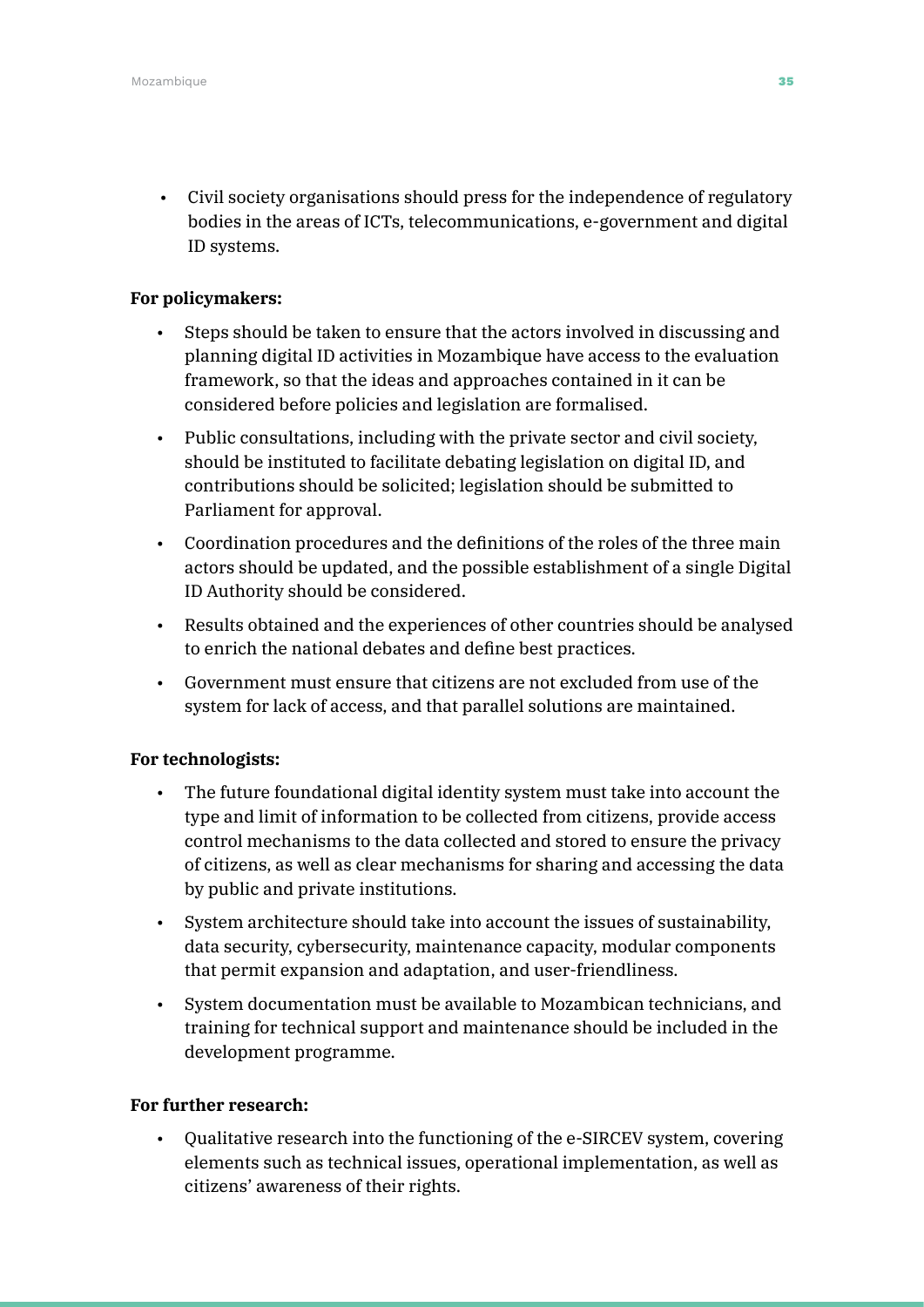• Studies of foundational ID systems already in operation in other countries covering implementation procedures and results as well as technical, legal and social issues - will provide new insights for establishing a novel system such as is envisaged in Mozambique.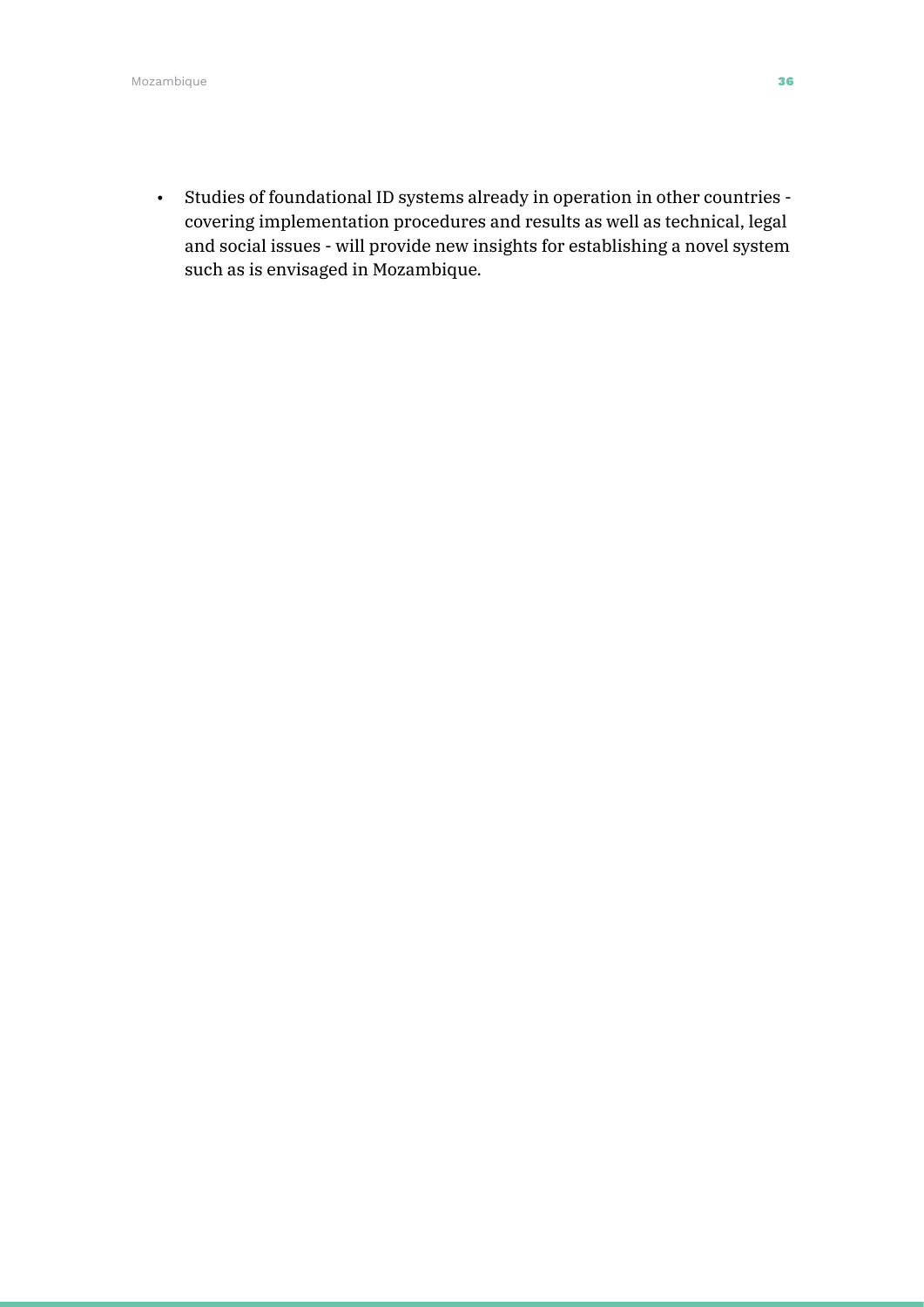#### **REFERENCES**

Mondlane, E. (1969) *The Struggle for Mozambique.* Penguin Books, London.

Decree of the Definition of procedures for the creation and use of the NUIC and attributions of the institutions involved, No. 44 of 2010.

The Revision of the Civil Registry Code Act, No. 12 of 2018.

Electronics Transaction Law Act, No. 3 of 2017.

Decree of the Approval of the Regulation on the Interoperability Framework, No. 67 of 2017.

Punctual Review Law of the Constitution of the Republic of Mozambique Act, No. 1 of 2018.

Decree of Creation of INAGE, No. 61 of 2017.

Decree of Creation of INTIC, No. 9 of 2011.

Decree of Creation of INCM, No. 32 of 2001.

Decree of Introduction of the Identity Card for the national based citizen in biometric elements, No. 11 of 2008

Draft proposal for a National Cybersecurity Strategy and Policy.

Presentation *Missão Diagnóstico ID4D - Resultados preliminares.*

Interview with Dr. Constantino Sotomane, National Director of ICT at MCTES, 26/02/2021.

Interview with Eng. Sérgio Guivala, INTIC, 16/04/2021.

Interview with Dr. Sérgio Cambaza, Head of the Department of Registry and Notary Information Systems - MJACR, 14/04/2021.

Interview with Dr Rufaro Cashanje, ICT staff member at the First Civil Registry Office - MJACR, 11/05/2021.

Interview with Eng. Sérgio Mapsanghane, INAGE, 23/03/2021.

Interview with Ernesto Saul, MISA Mozambique, 15/03/2021.

*[www.ine.gov.mz](http://www.ine.gov.mz)* – home page (accessed 29 April 2021).

*<http://hootsuite.com/resources/digital-in-2018-emea>* (accessed 31 May 2021).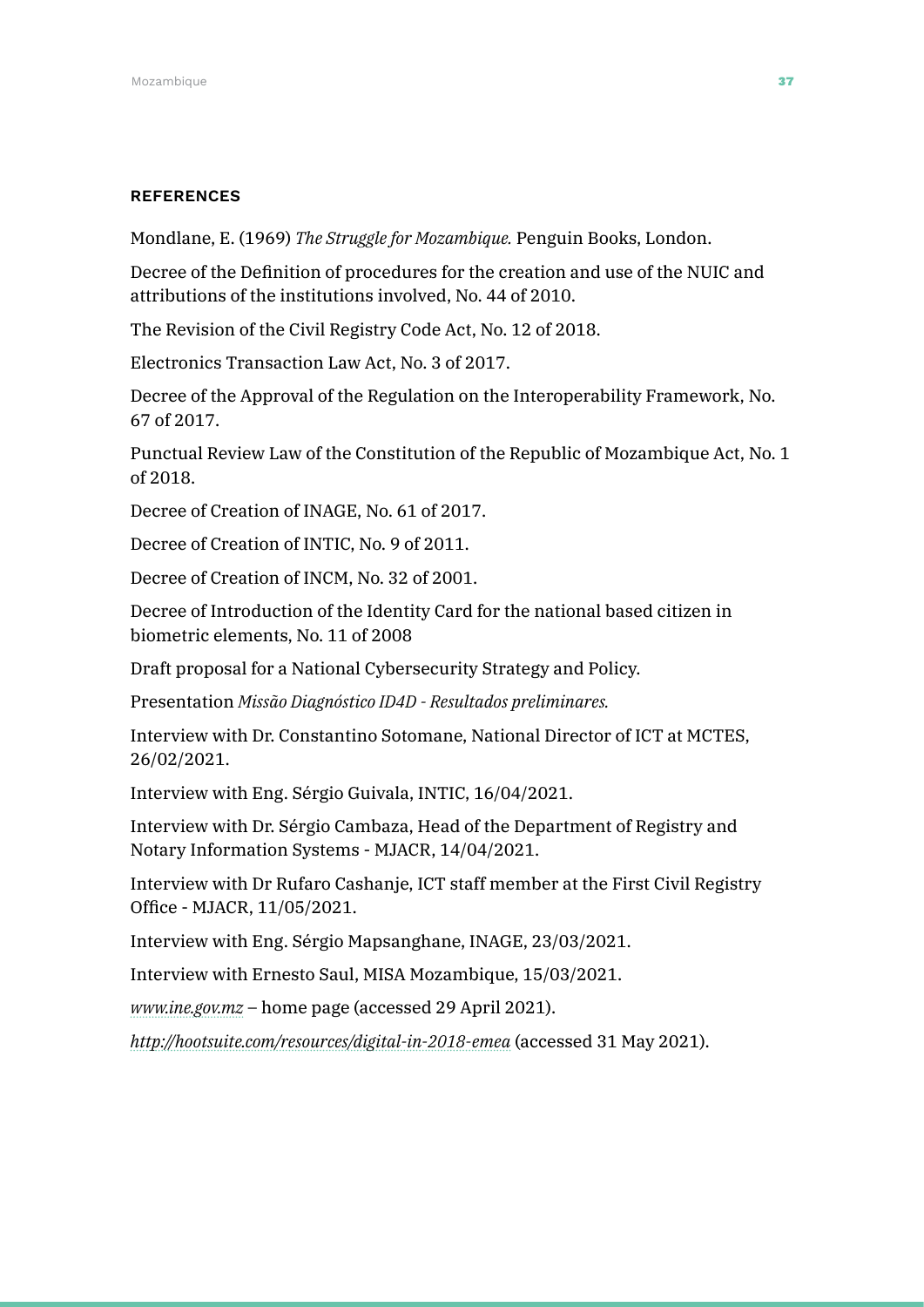# ANNEX 1

#### OVERVIEW OF EVALUATION FRAMEWORK

In 2019, the Centre for Internet and Society (CIS) published "Governing ID: Principles for Evaluation" ("Evaluation Framework"), which set out a framework for the evaluation of digital identity. The Evaluation Framework should be read alongside CIS' glossary of 'Core Concepts and Processes' that explains different principles such as identification, authentication, foundational and functional identity systems, that are present in any Digital ID system. Early draft frameworks were published in the lead up to RightCon 2019 held in Tunisia and were discussed at an event organized by Omidyar Network titled "Holding ID Issuers Accountable, What Works?"

The impetus for this document came from Clause 16.9 of the UN Sustainable Development goal, "By 2030, provide legal identity for all, including birth registration". Thus, countries across the world have begun implementing new, foundational, digital identification systems ("Digital ID"), or begun to modernize their existing ID programs.

The history of digital ID programmes in countries such as India, Kenya, Estonia, Jamaica, and the U.K. demonstrated the different concerns associated with privacy, surveillance, exclusion, and mission creep. CIS felt that there was urgent need for further analysis and discussion into the appropriate (and inappropriate) uses of digital ID systems. Through research, we realised that the use of a Digital ID system is inextricably linked to the governance structure and fundamental attributes of the Digital ID system. Hence, a use analysis of Digital ID systems is best accomplished through an evaluation framework that provides principles against which Digital ID may be evaluated.

Consequently, the Evaluation Framework lays out a series of tests that can be used across jurisdictions to assess the legitimacy and governance of Digital ID. CIS selected three sets of tests – the Rule of Law tests, Rights-based tests, and Risks-based tests – to form the bedrock of the Evaluation Framework for Digital ID. CIS adopted the definition of 'digital identity' provided by David Birch, as a "system where identification (the process of establishing information about an individual), authentication (the process of asserting an identity previously established during identification) and authorisation (the process of determining what actions may be performed or services accessed on the basis of the asserted and authenticated identity) are all performed digitally". Such a definition departs from the ID4D Practitioner's Guide that defines authorisation from the lens of eligibility, i.e. the process of determining whether a person is 'authorised' or 'eligible'.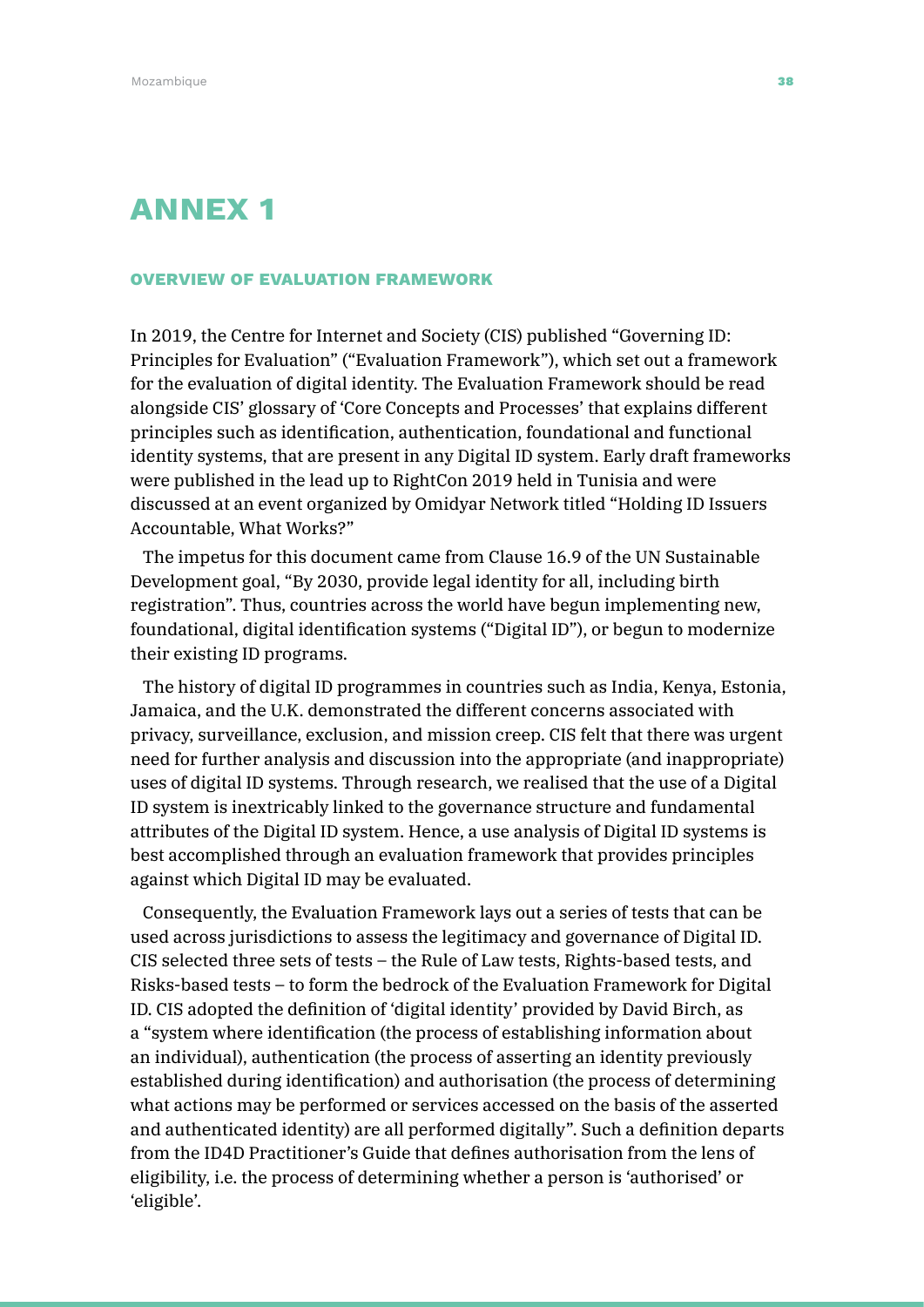In coming up with these tests, CIS adopted a first principles approach, drawing from methodologies used in documents such as the international Necessary & Proportionate Principles on the application of human rights to communication surveillance, the OECD Privacy Guidelines, and international scholarship on harms based approaches.

#### RULE OF LAW TESTS

Digital ID systems per se involve a vast collection of personal and sensitive personal data that infringe the privacy of individuals. Any such restriction on fundamental rights must be legal, backed by a legitimate aim, narrowly tailored in scope and application, accountable, and prevent mission creep. Hence, the Rule of Law tests evaluate whether a rule of law framework exists to govern the use of Digital ID and ensure sufficient deliberation before a Digital ID system is implemented for public and private actors. These tests ask six questions about:

1) **Legislative mandate** – whether the Digital ID project is backed by a validly enacted law, and whether the law amounts to excessive delegation.

2) **Legitimate aim** – whether the law has a validly defined legitimate aim.

3) **Actors and purpose** – whether the law clearly specifies the actors who use digital ID and the purposes for which the Digital ID is used.

4) **Grievance redress** – whether the law provides for adequate redressal mechanisms against actors who use the Digital ID and govern its use.

5) **Accountability** – whether there are adequate systems of accountability for all the (public and private) actors and users in the Digital ID system.

6) **Mission creep** – whether there is a legislative and judicial oversight mechanism to deal with cases of mission creep in the use of Digital ID.

#### RIGHTS-BASED TESTS

Criticism of Digital ID systems focus on their violations of privacy – whether through the mandatory collection of sensitive personal data, risk of surveillance and profiling, or the lack of robust access control mechanisms – and the risk of exclusion. Hence, the Rights-based tests put forth certain rights-based principles, such as necessity and proportionality, data minimisation, access control, exclusion, and mandatory use that should be used to evaluate the extent to which the rights of citizens are being infringed through the use of Digital ID systems.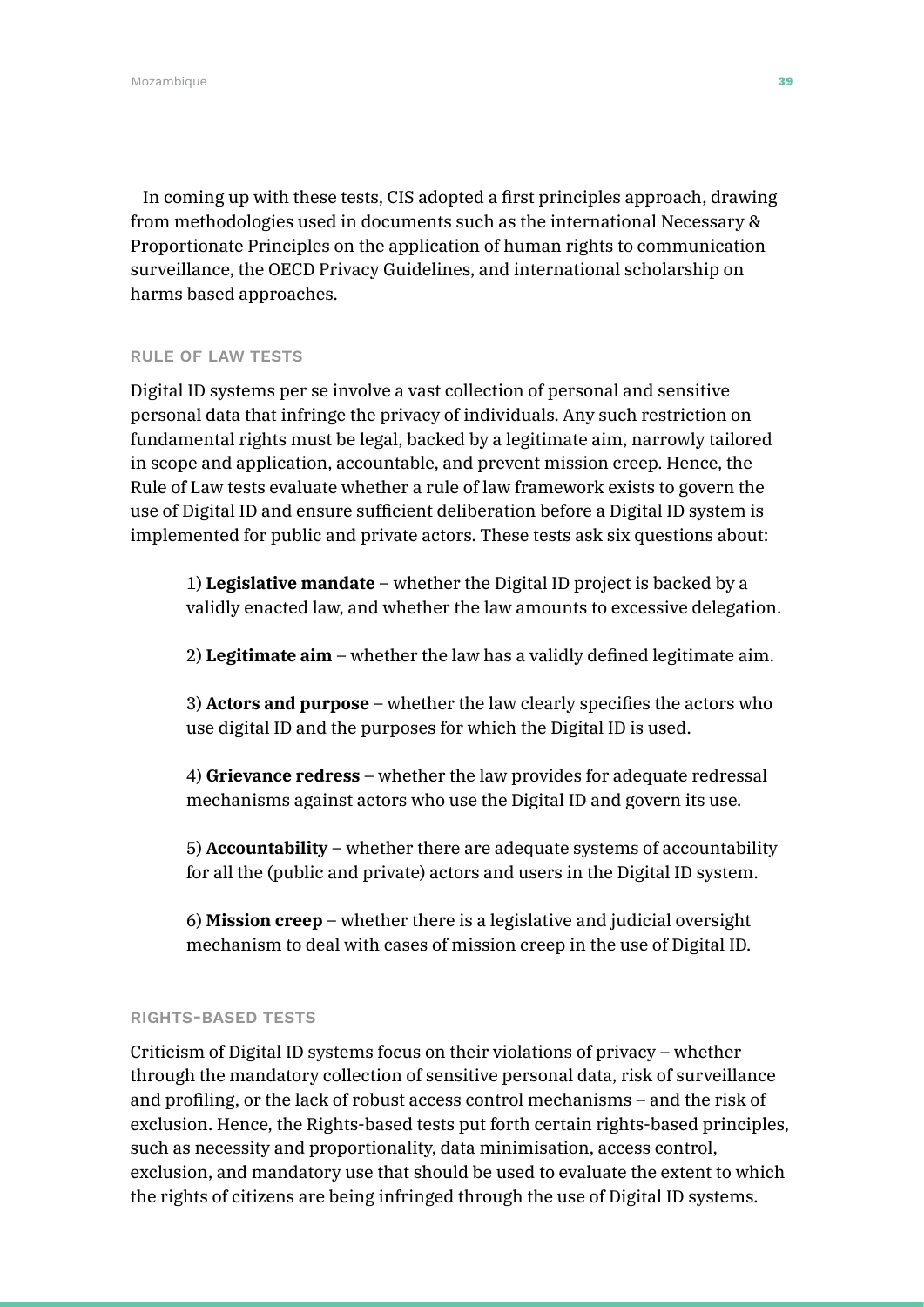These tests ask five questions about:

1) **Necessity and proportionality** – whether the privacy violations arising from the use of Digital ID necessary and proportionate to achieve the legitimate aim.

2) **Data minimisation** – whether there are clear limitations on what data may be collected, how it may be processed, and how long it is retained for, during the use of Digital ID.

3) **Access control** – how is access by state and private actors to personal and sensitive personal data controlled through the law.

4) **Exclusion** – whether there are adequate mechanisms to ensure that the adoption of Digital ID does not exclude citizens/residents or restrict their access to benefits and services.

5) **Mandatory use** – whether there are valid legal grounds to justify the mandatory nature of Digital ID, if any.

#### RISK-BASED TESTS

A rights-based constitutional approach to evaluating Digital ID is necessary, but not sufficient, to ensure a well-functioning Digital ID system. Regulation of Digital ID must be sensitive to the different types of harms caused by its uses (such as privacy harms, exclusion harms, and discriminatory harms), the severity and likelihood of the harm, and must build in mitigation mechanisms to reduce the probability or impact of the harm. Although most countries do not perform such risk-based tests, CIS hopes that by incorporating these tests into the Evaluation Framework, governments will have a more realistic picture of the harms that are likely to occur in a Digital ID system and take appropriate steps to reduce the risk of the same. These tests ask five questions about:

1) **Risk assessment** – whether decisions regarding the legitimacy of uses, benefits of using Digital ID, and their impact on individual rights is informed by risk assessment.

2) **Differential risk approach** – whether the law adopts a differentiated approach to governing uses of Digital ID (such as per se harmful, per se not harmful, and sensitive), based on the risk factors.

3) **Proportionality** – whether the governance framework in the Digital ID law is proportional to the likelihood and severity of the possible risks of its use.